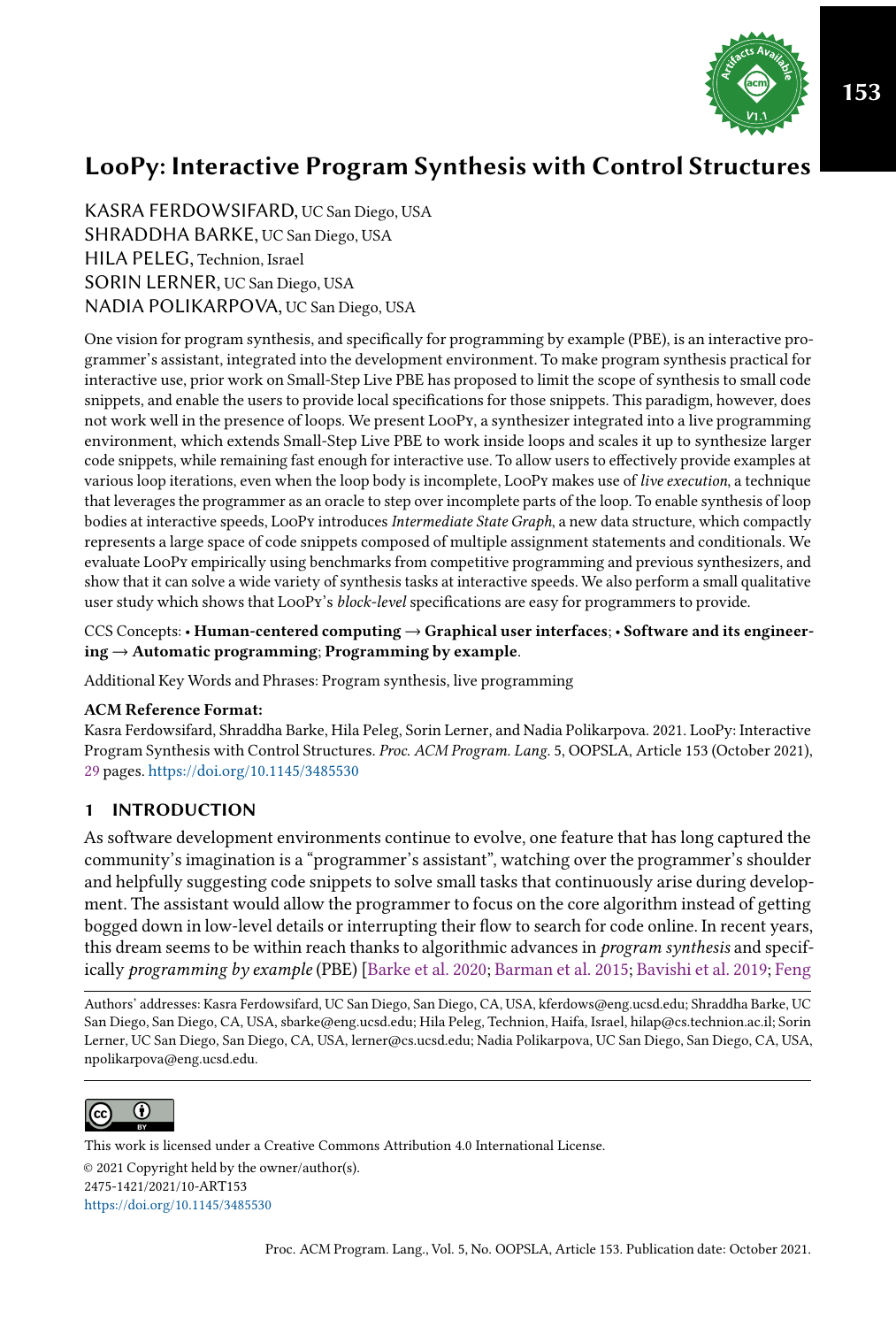

Fig. 1. (a) Motivating example: Python solution for String Compression. This program loops over the input string s, updating the result rs and two auxiliary variables: last, the previous character from s, and count, the length of the current run. (b) Prior work: Small-Step Live PBE. The user enters desired values for z into a projection box, and the synthesizer replaces ?? with **len**(x). (c) Our work: block-level synthesis with LooPy. The user enters values for last, count, and rs, and the synthesizer replaces line 6 with the entire loop body.

[et al.](#page-27-3) [2018;](#page-27-3) [Lubin et al.](#page-28-1) [2020;](#page-28-1) [Shi et al.](#page-28-2) [2019;](#page-28-2) [So and Oh 2017;](#page-28-3) [Wang et al.](#page-28-4) [2017\]](#page-28-4); despite these advances, however, the programmer's assistant remains elusive. Where do existing PBE synthesizers fall short?

Big-step synthesis. Consider a Python programmer who wants to solve the String Compression task from the popular book Cracking the Coding Interview [\[McDowell 2015,](#page-28-5) p. 91]: Implement basic string compression using the counts of repeated characters. For example, the string "aabccca" would become "2a1b3c1a". Traditional PBE synthesizers adopt a big-step interaction model, where the programmer specifies inputs and outputs at the function level, and the synthesizer is expected to generate the entire function body in one shot. In our example, the programmer might provide the input-output example "aabccca" → "2a1b3c1a", and expect the synthesizer to generate the body of the function compress in [Fig. 1a.](#page-1-0) Unfortunately, this function contains several features that make it challenging for program synthesis techniques to discover: it is relatively long and contains both library function calls and a loop. Although state-of-the-art PBE synthesizers such as FRANGEL [\[Shi et al.](#page-28-2) [2019\]](#page-28-2) are capable in principle of generating programs of this complexity, $^1$  $^1$  they require minutes, not seconds, to do so, and the result can be unpredictable and sensitive to the provided examples, making big-step synthesizers unsuitable for the interactive setting of a programmer's assistant.

Small-step synthesis. To enable program synthesis in interactive settings, a different line of work [\[Ferdowsifard et al.](#page-27-4) [2020;](#page-27-4) [Galenson et al.](#page-27-5) [2014\]](#page-27-5) has developed a small-step interaction model, where the synthesizer-typically integrated into the IDE-is used to generate just the next line of code, and the programmer is expected to provide a local specification for that line. In particular, the

<span id="page-1-0"></span>

<span id="page-1-1"></span><sup>&</sup>lt;sup>1</sup>We attempted to solve the String Compression task with FRANGEL by providing up to nine input-output examples of varying complexity, but it failed to find the right solution within a 30 minute timeout.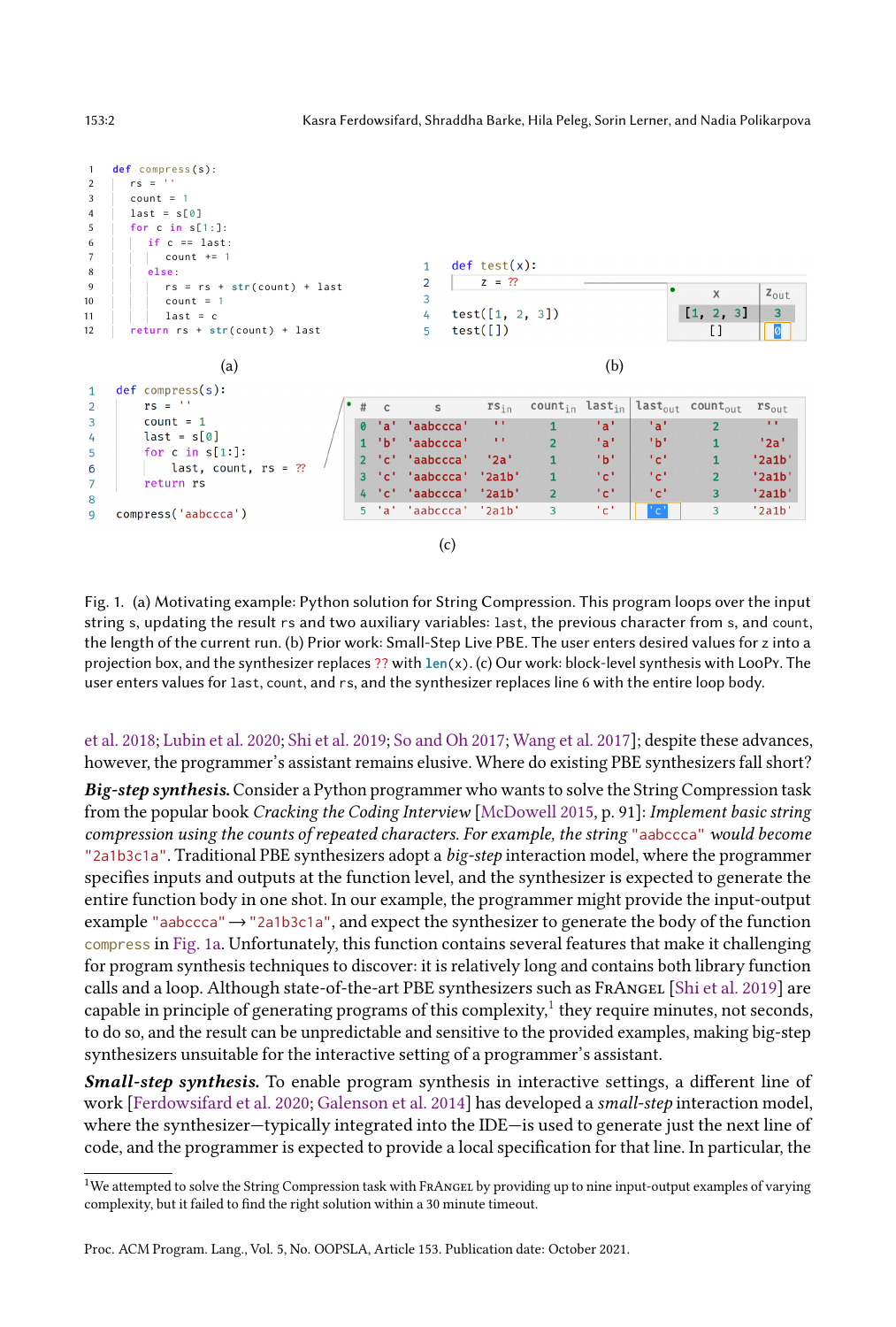interaction model we developed in [\[Ferdowsifard et al.](#page-27-4) [2020\]](#page-27-4), dubbed Small-Step Live PBE, uses a live programming environment—an enviroment where the program state is continuously displayed named Projection Boxes [\[Lerner 2020\]](#page-28-6). With Small-Step Live PBE, the programmer may edit the live state to specify desired values for a single output variable, prompting the synthesizer to generate an assignment to that variable; for example in [Fig. 1b,](#page-1-0) when the programmer enters desired values for z into the projection box for the two rows representing live values from the different invocations of test, the synthesizer replaces the prompt ?? with a generated expression **len**(x).

An important advantage of this interaction model is that the programmer needs to specify only the *after-state* for the synthesis problem, while the *before-state* is supplied by the live programming environment from the live state before the update, seen on the left of the projection box. And because the code for each individual assignment is smaller and simpler than a full big-step solution, the synthesizer can produce useful results in seconds, making it suitable for interactive use.

Unfortunately, Small-Step Live PBE would not be very helpful when solving the String Compression task, because this task requires control structures (loops and conditionals). Intuitively, it is hard to specify code inside a loop one assignment at a time because of the dependent before-state problem [\[Peleg et al.](#page-28-7) [2020\]](#page-28-7): the before-state of a given loop iteration depends on the code executed in the previous loop iterations. In our example, suppose the programmer is in the middle of implementing compress from [Fig. 1a](#page-1-0) and is yet to write the entire **else** branch; if they now try to synthesize the assignment to rs in line 9 by providing the value of rs for the first few loop iterations, this will fail because the right-hand side of this assignment uses the variables rs, count, and last, which all should be updated in the loop; hence the synthesizer does not have access to the correct before-state for these variables for later loop iterations.

Our approach: Block-Level Live PBE. To overcome this limitation and enable interactive synthesis in the presence of control structures, we propose a new block-level interaction model, which we call Block-Level Live PBE, and implement this model in a synthesizer called L00Py. $^2$  $^2$  L00Py builds on Small-Step Live PBE, but allows the programmer to specify the after-state for multiple output variables at a time, prompting the synthesizer to generate a code block, i.e., a sequence of assignments, possibly including conditionals. In our running example, the programmer can use LooPy to generate the entire loop body, by simultaneously specifying the values for last, count, and rs for the first five loop iterations, as shown in [Fig. 1c.](#page-1-0) Given this input, LooPy generates the code on lines  $6-11$ of [Fig. 1a](#page-1-0) in under two seconds. A video showing LooPy is found at [https://youtu.be/EIWtF4BJpmo.](https://youtu.be/EIWtF4BJpmo)

The key technical insight that makes Block-Level Live PBE effective is *live execution*, a concept inspired by the live evaluation of [Lubin et al.](#page-28-1) [\[2020\]](#page-28-1). In live execution, the programmer performs the natural act of providing variable values for loop iterations in order. In doing so, the programmer essentially serves as an interactive oracle to execute missing statements. As such, live execution can accurately propagate the before-state through a loop, even when the loop is not yet complete, which solves the dependent before-state problem. Indeed, given the specification in [Fig. 1c,](#page-1-0) LooPy can use the programmer-provided after-state at iteration 0 as the before-state for iteration 1, $^3$  $^3$  and similarly for the next three iterations.

Although synthesizing the entire loop body at once is often convenient, we deliberately designed LooPy to be flexible with respect to the granularity of the block. In particular, it also supports synthesizing loop bodies one assignment at a time, as well as mixing hand-written and synthesized code (as long as the output variables of each synthesis problem only depend on variables that are already correctly updated or are part of the same synthesis problem). For example, the programmer might manually

<span id="page-2-0"></span> $2$ The code for LooPy is found at [https://github.com/KasraF/LooPy,](https://github.com/KasraF/LooPy) and as a VM image at [https://doi.org/10.5281/zenodo.](https://doi.org/10.5281/zenodo.5459013) [5459013.](https://doi.org/10.5281/zenodo.5459013)

<span id="page-2-1"></span> $3$ Iteration counts are displayed in the "#" column of the projection box.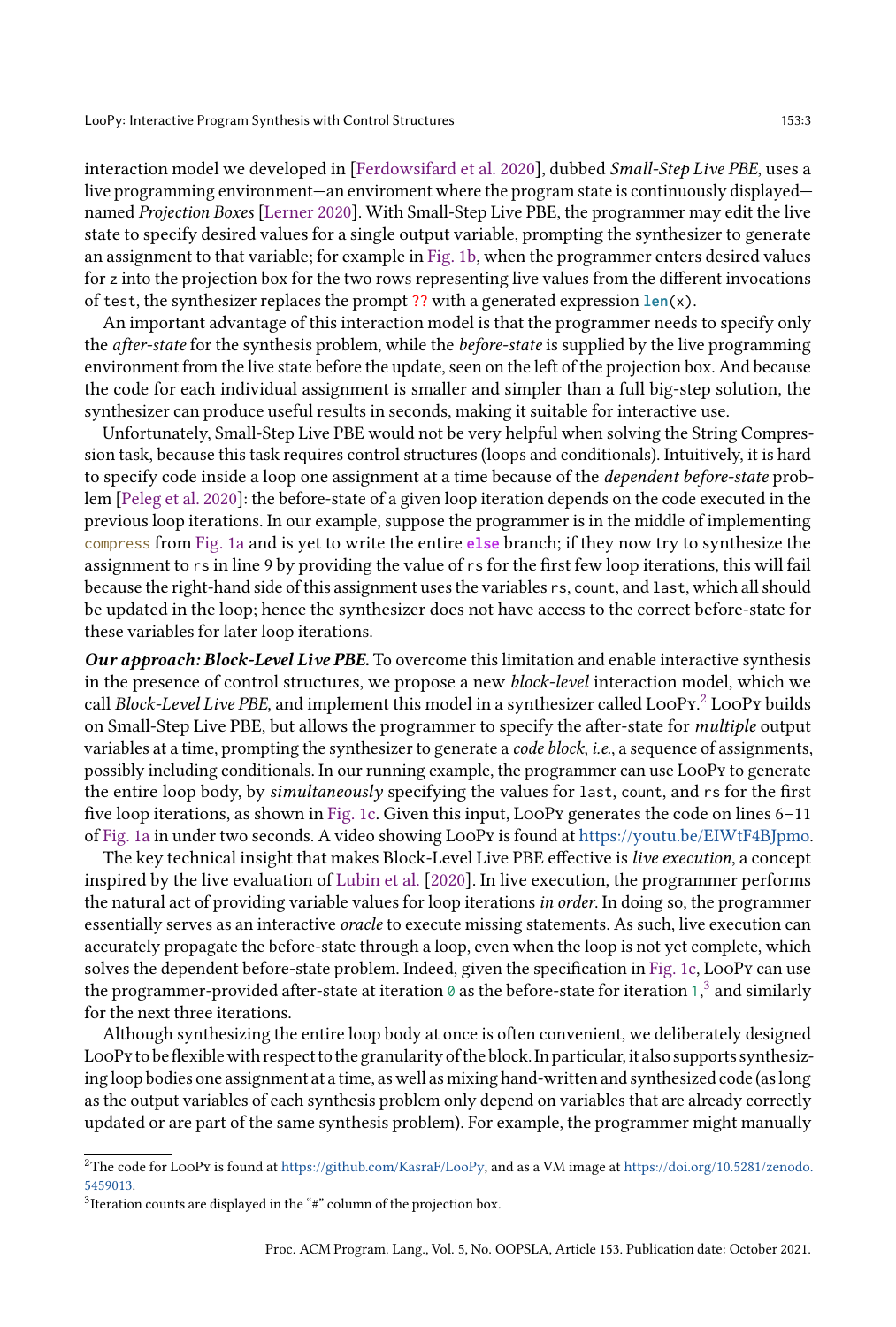write the code that updates last and count, and then use LooPy to synthesize the assignment to rs on line 9, and LooPy will correctly compute and display the before-state of future loop iterations by taking into account both the specified after-state for rs and the hand-written code for the other variables.

Efficient synthesis of code blocks. The core technical challenge in building a block-level synthesizer like LooPy is to make synthesis scale at interactive speeds to larger code snippets, such as the loop bodyin[Fig. 1a](#page-1-0) (lines 6-11). To avoid blindly enumerating all sequences of assignments, we leverage our block-levelinteractionmodel: given a complete before- and after-states for a synthesis problem,LooPy can enumerate single assignment subprograms considering all intermediate states that the program might go through. We introduce a data structure called the Intermediate State Graph (ISG), which compactly represents all paths from the before-state to the after-state through those intermediate states.

Evaluation. We empirically evaluate the performance of our new synthesizer LooPy, and show that it can handle a wide range of synthesis tasks at interactive speeds. Through a small-scale qualitative user study with five participants, we also evaluate the feasibility of providing block-level specifications. In our study, participants used LooPy to solve two Python programming tasks that involved loops. Our study shows that generally programmers are able to provide block-level specifications.

Contributions. In summary, this paper makes two main contributions:

- (1) A new interaction model called Block-Level Live PBE, whose key technical insight is live execution, an approach that uses programmer input as an oracle to compute the before-state of future loop iterations, even when the loop body is incomplete. Our user study demonstrates the feasibility of this interaction model.
- (2) A block-level program synthesis algorithm using Intermediate State Graphs. Our empirical evaluation shows that this algorithm can synthesize a variety of code blocks using small specifications and in interactive times (seconds).

### <span id="page-3-0"></span>2 MOTIVATING EXAMPLE

In this section we illustrate the interaction model and the inner workings of LooPy using the String Compression task fromin[Fig. 1](#page-1-0) as the running example.We assume that our useris an experienced programmer, but does not use Python very often; hence they have a high-level idea of the algorithm they want to implement, but they would like to use program synthesis to figure out the details at every step.

Prior work: Small-Step Live PBE. One paradigm for integrating synthesis into the programmer's workflow is our recent work on Small-Step Live PBE [\[Ferdowsifard et al.](#page-27-4) [2020\]](#page-27-4), an approach that combines live programming in the Projection Boxes environment [\[Lerner 2020\]](#page-28-6) with programming by example. Small-Step Live PBE allows the user to edit the live state of the program after a missing assignment statement, prompting the synthesizer to generate a statement that modifies the state accordingly. [Fig. 1b](#page-1-0) shows a simple example: the user wants to compute the length of the list x, but they have forgotten the name of the corresponding Python function. To invoke the synthesizer, they introduce a *hole*,  $z = ?$ ?, which spawns a projection box where the output variable z can be edited. The user might provide the value for z in the first line only; this gives rise to a synthesis task that asks to transform the *before-state*  $\sigma_{start} = \{x \mapsto [1,2,3], z \mapsto \bot\}$  into the *after-state*  $\sigma_{end} = \{x \mapsto [1,2,3], z \mapsto 3\}$ . If the user specifies z in both lines, the synthesis task becomes a set of examples (before-after pairs)  $\sigma_{start}^0 \rightarrow \sigma_{end}^0$ ,  $\sigma_{start}^1 \rightarrow \sigma_{end}^1$ . Given this specification, the synthesizer generates the assignment  $z = \text{len}(x)$ , which replaces the hole.

The Small-Step Live PBE interaction model has two important properties. First, the user only needs to provide the after-state  $\sigma_{end}$  for each example; the before-state  $\sigma_{start}$  is computed by the live programming environment simply by executing the program up until the point of the hole. This saves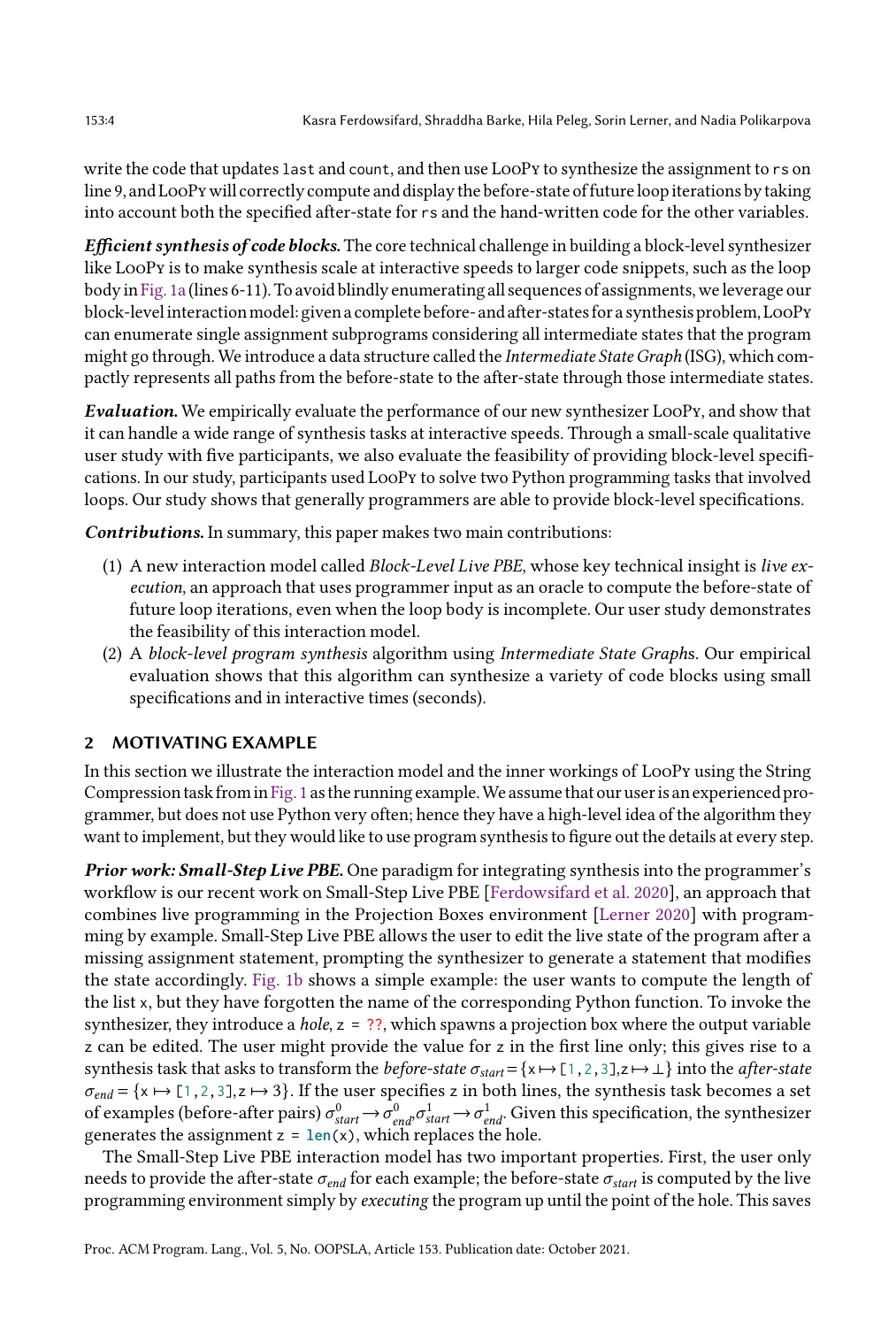user effort, since they need not manually construct relevant before-states from the middle of an execution. Second, the user's expectation of the synthesizer is that once the hole is replaced by the synthesis result, the program execution will indeed pass through the exact after-states they had specified.

Challenge: loops. These properties become non-trivial to realize in the presence of loops. Going back to the compress function in [Fig. 1a,](#page-1-0) if the user wants to invoke Small-Step Live PBE inside the loop (say, to help with the assignment on line 9) the projection box cannot display an accurate before-state for any loop iteration beyond iteration 1, because that would require executing the loop body, which has not yet been completed. While in principle it is possible to ask the user to provide after-states for arbitrary before-states, this violates the user's mental model of Live PBE: that they are specifying states that are a part of a single program execution, and the synthesized programs will actually pass through those states.

Our solution: Block-Level Live PBE. To extend the Live PBE paradigm to work in the presence of loops, we propose a new interaction model we dub Block-Level Live PBE and implement this model in a synthesizer called LooPy. In our compress function in [Fig. 1a,](#page-1-0) LooPy can synthesize the entire block of code inside the for loop, lines 6-11. In the rest of the section we explain how LooPy synthesizes this code, gradually building up to it through a series of smaller-scale synthesis problems for different fragments of the compress function. We start with explaining how LooPy synthesizes a single assignment, then multiple assignments, and finally the whole conditional.

#### 2.1 Handling Loops with Live Execution

| To start, we explain how our approach works for a single assign-          |
|---------------------------------------------------------------------------|
| ment. Consider for example the setting where the user has already         |
| figured out how to update the auxiliary variables count and last,         |
| and only needs help with appending to rs. In other words, the user        |
| starts with a <i>sketch</i> shown on the right, where the hole rs = ?? on |
| line 9 indicates the statement they would like to synthesize. (This       |
| program is a prefix of the full solution in Fig. 1a; we assume that       |
| the user will add the return statement later by hand).                    |
|                                                                           |

Live execution. To enable Live PBE in the presence of loops, LooPy 10 performs live execution (inspired by the live evaluation of [Lubin](#page-28-1)

| $\mathbf{1}$   | $def$ compress $(s)$ : |
|----------------|------------------------|
| $\overline{2}$ | $rs = "$               |
| 3              | $count = 1$            |
| $\overline{4}$ | $last = s[0]$          |
| 5              | for c in $s[1:]$ :     |
| 6              | if $c == last:$        |
| $\overline{7}$ | count $+= 1$           |
| 8              | else:                  |
| 9              | $rs = ??$              |
| 10             | $count = 1$            |
| 11             | $last = c$             |
|                |                        |

[et al.\[2020\]](#page-28-1)), where the programmer serves as an oracle to execute missing statements and accurately propagate the before-state through the sketch.

In our example, when the user first invokes LooPy, they see the projection box in [Fig. 2a](#page-5-0) and are prompted to enter the output value for  $\mathsf r\mathsf s$  in iteration 1. $^4$  $^4$  Because the execution until that point has not encountered any holes, the projection box displays an accurate before-state for this iteration $^5\!$  $^5\!$  $^5\!$ :

$$
\sigma_{start}^0 = \{ c \mapsto 'b', rs \mapsto '', count \mapsto 2, last \mapsto 'a' \}
$$

Once the user enters the desired value '2a' for rs, LooPy uses it as an oracle to "jump over" the missing assignment and compute the state after line 9 as (with the modified part highlighted):

$$
\sigma_{end}^0 = \{ c \mapsto 'b', rs \mapsto '2a', count \mapsto 2, last \mapsto 'a' \}
$$

Starting from this state, LooPy executes the rest of the loop body, to compute the accurate before-state for the next time the execution encounters the hole (in iteration 2):

$$
\sigma_{start}^1 \text{=} \{ \text{ c} \mapsto \text{'c'} \text{ ,} \text{rs} \mapsto \text{'2a'} \text{, count} \mapsto 1 \text{ , } last \mapsto \text{'b'} \}
$$

<span id="page-4-1"></span><span id="page-4-0"></span><sup>&</sup>lt;sup>4</sup> Iteration ø is missing from this box, since it takes the other branch of the conditional and hence does not execute the hole. <sup>5</sup>In this section we omit s from the states for brevity, since it does not change.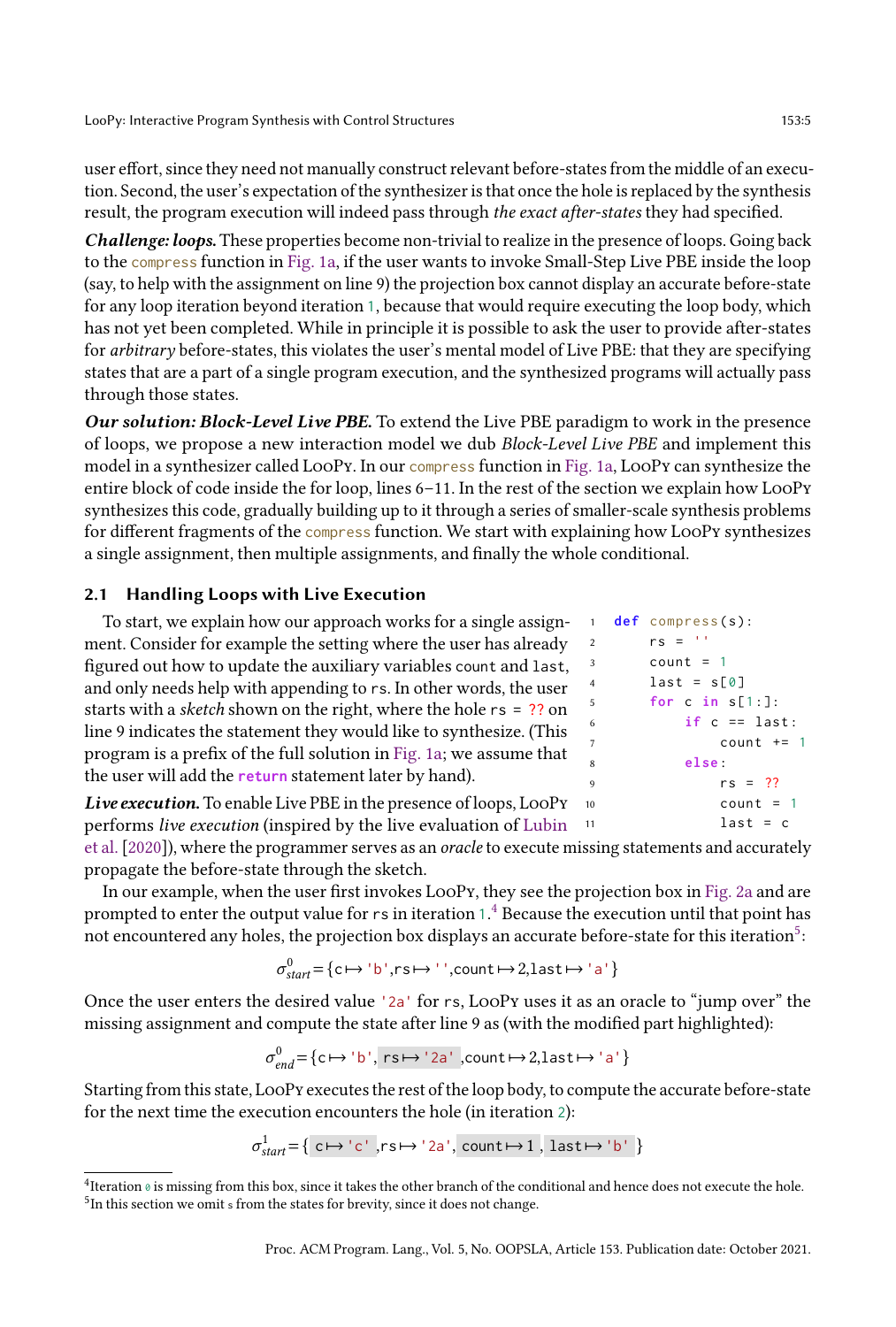<span id="page-5-0"></span>





(a) Before the first iteration (b) After the first iteration (c) The complete specification

Fig. 2. Specifying after-states for the hole  $rs = ?$ ? in LooPy. Note that the projection box only displays those iterations that execute the hole (1, 3, and 5).

At this point the user is prompted to enter the after-state for iteration 2, as shown in [Fig. 2b,](#page-5-0) which again can be used as an oracle to continue live execution and further update the projection box (see [Fig. 2c\)](#page-5-0). After any number of iterations, the programmer can decide to stop and invoke the synthesizer with the specifications provided so far.

Thanks to live execution, the two desirable properties of Live PBE are preserved inside the loop: (1) the before-states like  $\sigma_{start}^0$ ,  $\sigma_{start}^1$  are supplied by the environment, and (2) once synthesis is complete, program execution passes through the states specified by the user. From the UI standpoint, live execution is supported by enforcing that the user specify after-states for each evaluation of the hole *in order*; for example, in [Fig. 2b](#page-5-0) the user cannot skip iteration 2 and proceed to enter the value for iteration 5, because the before-state in the latter iteration is not yet accurate.

Synthesis. Live execution reduces the sketch and the user input from the projection box into a local synthesis problem, defined simply as a set of before-after pairs. For example, user input from [Fig. 2c](#page-5-0) generates the following pairs:

$$
\sigma_{start}^0 = \{ \begin{array}{ll} c \mapsto 'b', r s \mapsto '', & \sigma_{end}^0 = \{ \begin{array}{ll} c \mapsto 'b', r s \mapsto '2a', \\ \text{count} \mapsto 2, \text{last} \mapsto 'a' \} \end{array} \}
$$
\n
$$
\sigma_{start}^1 = \{ \begin{array}{ll} c \mapsto 'c', r s \mapsto '2a', & \sigma_{end}^1 = \{ \begin{array}{ll} c \mapsto 'c', r s \mapsto '2a1b', \\ \text{count} \mapsto 1, \text{last} \mapsto 'b' \} \end{array} \}
$$
\n
$$
\sigma_{start}^2 = \{ \begin{array}{ll} c \mapsto 'a', r s \mapsto '2a1b', & \sigma_{end}^2 = \{ \begin{array}{ll} c \mapsto 'a', r s \mapsto '2a1b3c', \\ \text{count} \mapsto 3, \text{last} \mapsto 'c' \} \end{array} \}
$$

Given this specification, the synthesizer takes less than a second to generate the expression rs + **str**(count) + last for the right-hand side of the hole rs = ??, and LooPy replaces the statement with a pretty-printed version: rs += **str**(count) + last.

To solve the local synthesis problem, LooPy uses a popular synthesis technique called bottom-up enumeration with Observational Equivalence reduction [\[Albarghouthi et al.](#page-27-6) [2013;](#page-27-6) [Udupa et al.](#page-28-8) [2013\]](#page-28-8). In this technique, an expression enumerator gradually builds more and more complex expressions by composing previously enumerated simpler expressions; all expressions are evaluated on the set of before-states  $\sigma_{{\mathit{start}}}^i$ , and expressions with the same output are pruned.

#### 2.2 Synthesizing Assignment Sequences with Intermediate State Graphs

Next we explain how our approach works for blocks of statements. In our running example, the order of assignments in the **else** branch of compress can be tricky to get right, so it would be nice to delegate the entire **else** branch to the synthesizer. In LooPy the user can achieve this by writing a hole with multiple output variables–last, count, and rs–as shown in [Fig. 3.](#page-6-0) This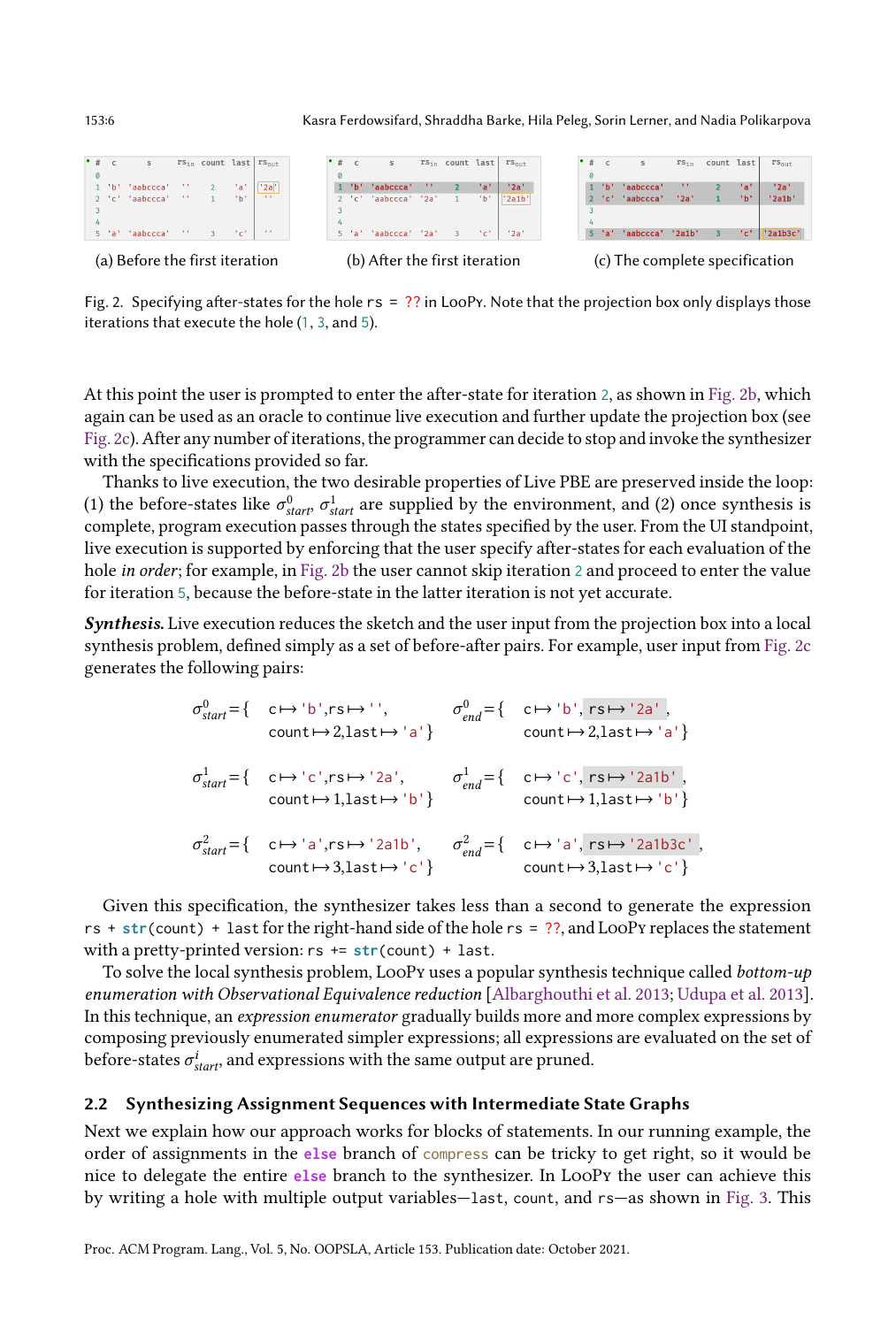<span id="page-6-0"></span>

Fig. 3. Specifying after-states for a hole with multiple variables in LooPy.

spawns a projection box that prompts the user to enter values for all three output variables, at each loop iteration. Given the user input in [Fig. 3,](#page-6-0) LooPy again takes less than a second to generate the sequence of assignments shown on the right.

 $11$  last = c

 $10$  count = 1

 $rs$  +=  $str$  ( count ) + last

While live execution extends straightforwardly to multi-variable holes, the challenge is to extend the synthesis back-end to synthesize the correct assignment order while maintaining interactive speeds. Fortunately, because in our setting the entire before- and after-states are given, we can decompose the synthesis of a sequence of assignments into sub-problems for individual assignments.

Specifically, consider the before-after pair for iteration 1 in [Fig. 3:](#page-6-0)

$$
\sigma_{start} = \{ c \mapsto 'b', \text{last} \mapsto 'a', \text{count} \mapsto 2, \text{rs} \mapsto '' \}
$$

$$
\sigma_{end} = \{ c \mapsto 'b', \text{last} \mapsto 'b', \text{count} \mapsto 1, \text{rs} \mapsto '2a' \}
$$

A sequence of three assignments that transforms  $\sigma_{start}$  into  $\sigma_{end}$  must pass through two intermediate states. Let us first assume that the order of assignments is given (first rs, then count, then last), and the synthesizer only needs to generate their right-hand sides. In this case, the two intermediate states are fixed: the first one is the state where only rs is updated and the rest of the variables have the same values as in  $\sigma_{start}$  (we denote it  $\sigma_{\{rs\}}$ ); similarly, the second state is the one where only  $r$  s and count are updated (we denote it  $\sigma_{\{\text{r}s,\text{count}\}}$ ). Hence our synthesis problem has been reduced to three independent sub-problems,  $\sigma_{start} \to \sigma_{\{rs\}}, \sigma_{\{rs\}} \to \sigma_{\{rs, count\}},$  and  $\sigma_{\{rs, count\}} \to \sigma_{end}$ , each only requiring an assignment to a single variable.

Intermediate State Graph. Of course, in reality the order of assignments is not given: this is what the user needed help with in the first place! The bad news is that for a hole with  $n$  output variables there are n! possible assignment orders to consider, but the good news is that the synthesizer need not enumerate them all explicitly, because different orders share intermediate states and assignment sub-sequences. For example, both the assignment order last, rs, count and the assignment order last, count, rs pass through the intermediate state  $\sigma_{\{last\}},$  and likewise both rs, last, count and last, rs, count pass through  $\sigma_{\{\rm rs, last\}}$ .

To take advantage of these shared states, we propose a new data structure we dub an Intermediate State Graph (ISG). The ISG for our running example is shown in [Fig. 4.](#page-7-0) The nodes in this graph are all the relevant states of a synthesis problem $-\sigma_{start}$ ,  $\sigma_{end}$ , and the intermediate states  $\sigma_X$  for all subsets  $X \subset V$  of the output variables; the edges in this graph connect a state to all states with exactly one more updated variable.<sup>[6](#page-6-1)</sup> Each ISG node except  $\sigma_{end}$  holds a separate bottom-up expression enumerator.

When the enumerator at the ISG node  $\sigma_{\text{frs}}$  encounters the expression c, this expression gets evaluated in the state  $\sigma_{\{rs\}}$  and tested as a possible assignment for all outgoing edges from that node.

<span id="page-6-1"></span><sup>6</sup>For simplicity, here we ignore Python's simultaneous assignment statements, which update multiple variables at a time. In [Sec. 4](#page-9-0) and [Sec. 5.3](#page-16-0) we show how LooPy synthesizes such assignments.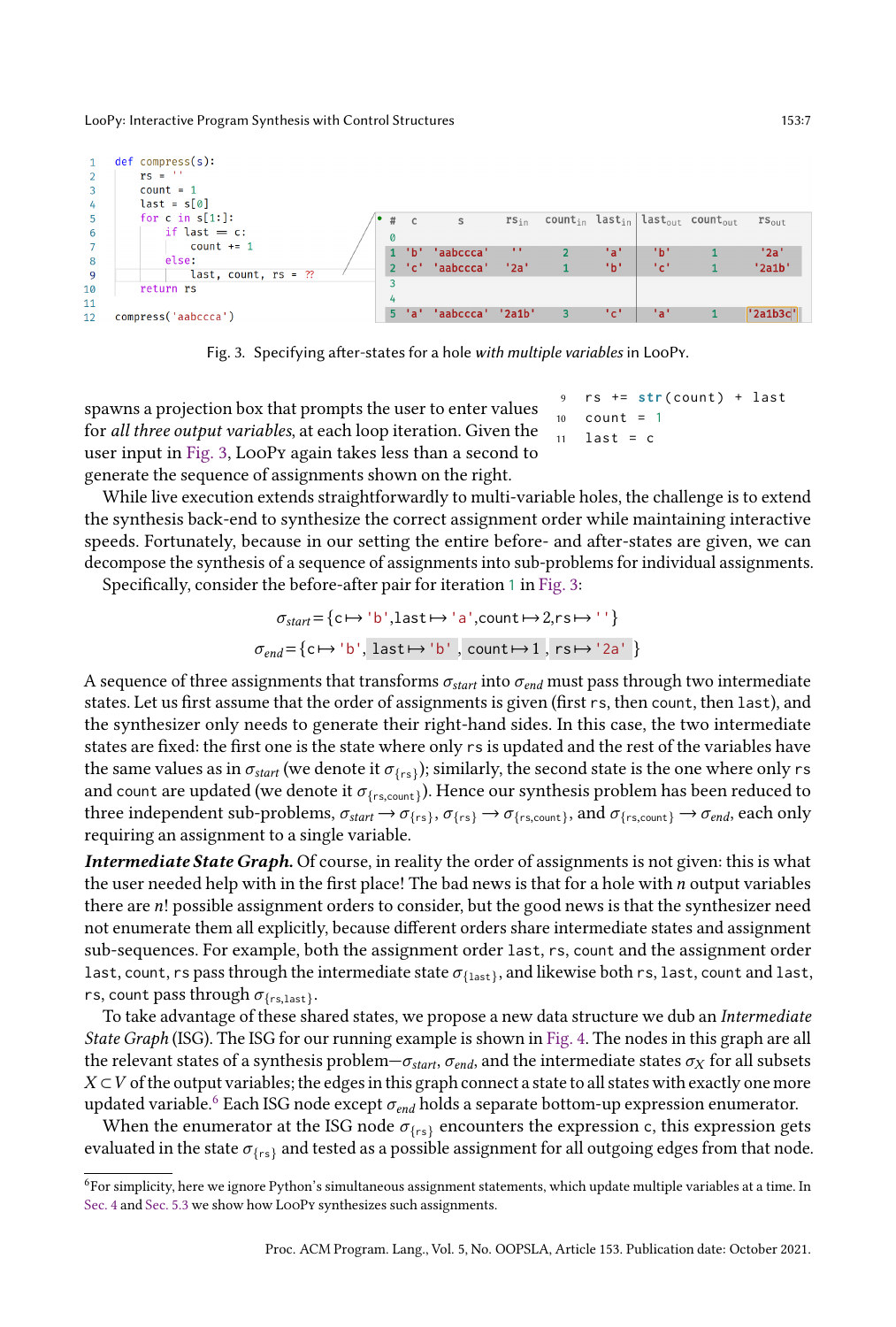<span id="page-7-0"></span>

Fig. 4. Intermediate State Graph for synthesizing rs, last, and count.

In our example, the assignment <code>last = c</code> transforms  $\sigma_{\{rs\}}$  into  $\sigma_{\{rs\, last\}}$ , hence we label the outgoing edge last from  $\sigma_{\{rs\}}$  with this program and mark the edge solved. A solution to the synthesis problem is found when there is a path from  $\sigma_{start}$  to  $\sigma_{end}$  along solved edges. For this example, we get a solution by traversing the path  $\sigma_{start}, \sigma_{\{rs\}}, \sigma_{\{rs,count\}}, \sigma_{end}.$ 

### 2.3 Synthesizing Conditional Statements

As a final challenge, assume the user now wants the synthesizer to generate the entire loop body, by inserting the same multi-variable hole immediately after the loop header and providing after-states for the first five iterations of the loop, as shown in [Fig. 1c.](#page-1-0) Again, in less than a second, LooPy replaces the hole with the code shown on the right. To understand how LooPy generates this code

|                | $6$ if c == last:               |  |
|----------------|---------------------------------|--|
| 7              | count += 1                      |  |
|                | s else:                         |  |
| $\overline{9}$ | rs += <b>str</b> (count) + last |  |
| 10             | $count = 1$                     |  |
| 11             | $last = c$                      |  |

so quickly, the final missing piece is efficient synthesis of conditionals.

Our technique for synthesizing conditionals is inspired by the divide-and-conquer approach from EUSolver [\[Alur et al.](#page-27-7) [2017\]](#page-27-7), but is adapted to the context of ISGs. As an example, consider a simplified synthesis problem defined by the before-after pairs  $\epsilon^0$  and  $\epsilon^1$  from the first two loop iterations in [Fig. 1c,](#page-1-0) where  $\epsilon^i = \sigma_{start}^i \rightarrow \sigma_{end}^i$  for  $i = 0, 1$  and

$$
\sigma_{start}^0 = \{ \begin{array}{ccc} c \mapsto 'a', rs \mapsto '', & \sigma_{end}^0 = \{ \begin{array}{ccc} c \mapsto 'a', rs \mapsto '', \\ \text{count} \mapsto 1, \text{last} \mapsto 'a' \} \end{array} \}
$$
\n
$$
\sigma_{start}^1 = \{ \begin{array}{ccc} c \mapsto 'a', rs \mapsto '', \\ \text{count} \mapsto 2, \text{last} \mapsto 'a' \} \end{array} \}
$$
\n
$$
\sigma_{start}^1 = \{ \begin{array}{ccc} c \mapsto 'b', rs \mapsto '2a', \\ \text{count} \mapsto 2, \text{last} \mapsto 'a' \} \end{array} \}
$$
\n
$$
\sigma_{end}^1 = \{ \begin{array}{ccc} c \mapsto 'b', rs \mapsto '2a', \\ \text{count} \mapsto 1, \text{ last} \mapsto 'b' \} \end{array}
$$

The synthesizer has to decide whether to generate a single assignment sequence that satisfies both of these examples, or to synthesize two branches, where the first one satisfies  $\epsilon^0$  and the second one satisfies  $\epsilon^1$ ; more generally, with  $k$  examples, the synthesizer needs to guess the right *partitioning* of these examples into the two branches. LooPy is able to consider all possible partitions simultaneously using the following modification to the ISG.

Consider again the ISG in [Fig. 4,](#page-7-0) but now imagine that every node is associated with a vector of states (one for each example  $\epsilon^0$  and  $\epsilon^1$ ). Let us focus on the transition between  $\sigma_{start}$  and  $\sigma_{\{count\}}.$ Instead of a single edge between these nodes that satisfies both examples, LooPy now constructs *two* edges, one for each partition of the example set:  $\langle \{ \epsilon^0, \epsilon^1 \} , \emptyset \rangle$  and  $\langle \{ \epsilon^0 \} , \{ \epsilon^1 \} \rangle$ . The edge label now contains two separate solutions for count: one for the then branch of the conditional and one for the else branch. Whenever a new expression is enumerated at the node  $\sigma_{start}$ , it is tested as a potential solution for both of the cases on each of the two edges: for example, the expression count + 1 is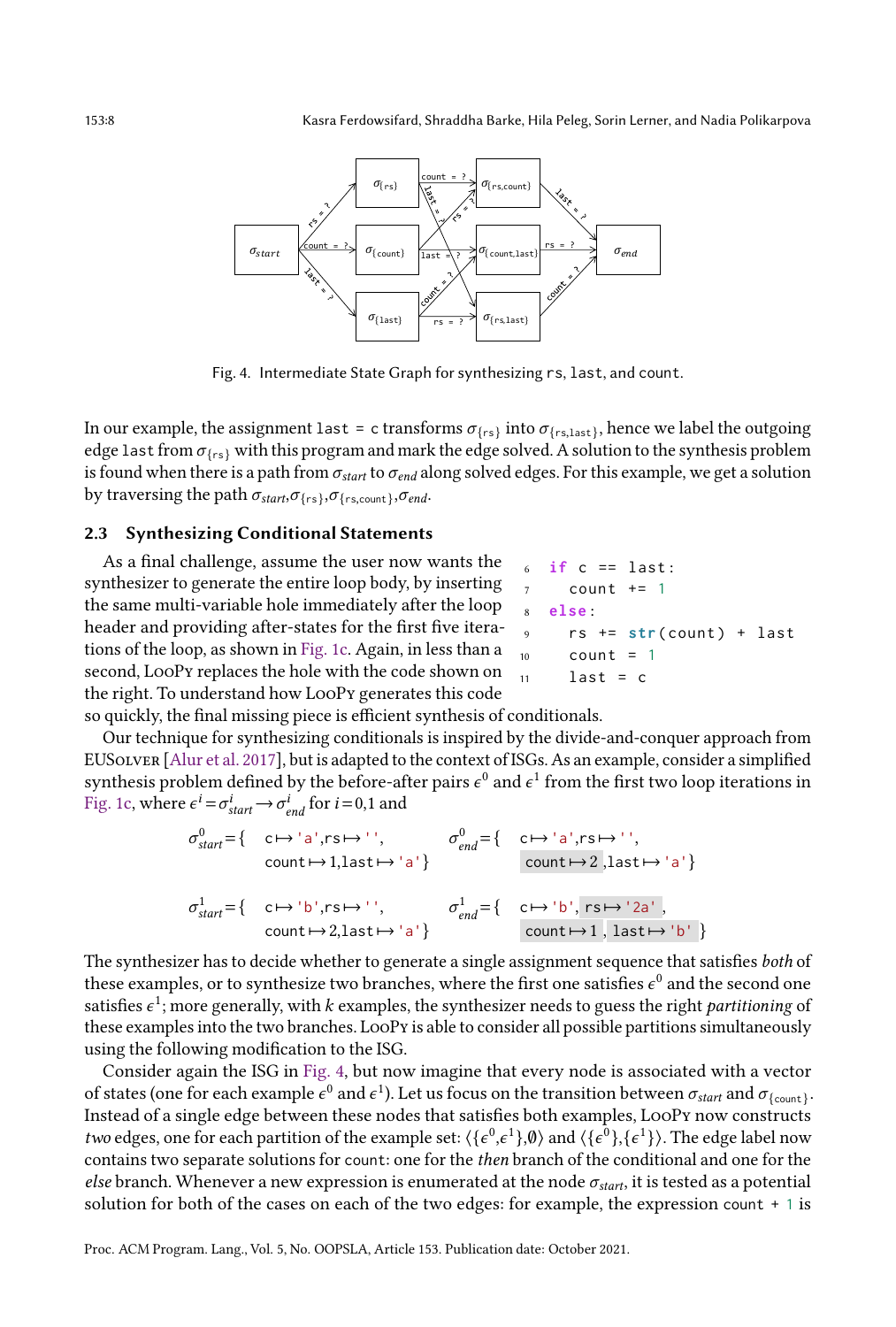<span id="page-8-0"></span>

Fig. 5. (Left) The syntax of sketches  $\hat{p}$  in LooPy; programs  $p$  use the same grammar excluding holes. (Right) Definition of a live trace  $[\hat{p}]_O(\sigma)$  of a sketch  $\hat{p}$  starting from store  $\sigma$  using a live execution oracle O; rules for conditionals and loops are omitted for brevity.

correct for  $\epsilon^0$  but not  $\epsilon^1$ , so we save it on the edge  $\langle\{\epsilon^0\},\{\epsilon^1\}\rangle$ , in the *then* case; the expression 1 is correct for  $\epsilon^1$  but not  $\epsilon^0$ , so we save it on the same edge but in the *else* case.

Finally, to synthesize the guard expression for the conditional, the  $\sigma_{start}$  node of the ISG also accumulates boolean expressions that partition the examples into all possible partitions. To construct the synthesis result, we now require the ISG to have a path from  $\sigma_{start}$  to  $\sigma_{end}$  via edges that belong to the same partition, and a boolean expression that matches that partition.

#### <span id="page-8-1"></span>3 FROM LIVE PBE TO BLOCK-LEVEL SYNTHESIS

In this section, we define two forms of synthesis tasks: a live PBE task, specified by a LooPy user, and a block-level synthesis task, solved by the the LooPy synthesis engine. We also formalize live execution as the mechanism that reduces the former task to the latter.

We define our synthesis tasks over a subset of Python shown in [Fig. 5](#page-8-0) (for now ignore the hole statement, which can appear in sketches but not in programs). The structure of expressions  $e$  and atomic statements s is irrelevant for purposes of this section, and therefore omitted from the figure. We assume, however, that they are equipped with semantics  $\llbracket e \rrbracket$ : Store→Val and  $\llbracket s \rrbracket$ : Store→Store (where Val is the set of values and Store is the set of stores  $\sigma$  that map variables to values). We combine the semantics of atomic statements with the standard behavior of control structures to define a program trace  $[p](\sigma^0)\!=\!\sigma^0\!\to^{s_1}\!\sigma^1\!\to^{s_2}\!\cdots\!\to^{s_n}\!\sigma^n$  as the sequences of stores  $\sigma^i$  and atomic statements  $s_i$  that a program execution starting at  $\sigma^0$  goes through, such that  $\sigma^i = \llbracket s_i \rrbracket (\sigma^{i-1}).$ 

**Sketches and live exectuion.** A sketch  $\hat{p}$  is a program with exactly one hole statement  $\bar{x} = ?$ ?, where  $\bar{x}$  denotes one or more program variables, called the *output variables* of the hole. We use the meta-variable  $h$  to range over holes and  $\hat{s}$  to range over the union of atomic statements and holes.

A live execution oracle is a function  $O$  that, given a store  $\sigma$ , returns either a new store  $\sigma'$  or  $\bot$ . Note that the oracle need not take the hole as input since a sketch has only one hole (we do assume, however, that the oracle is specific to a sketch). We also assume that  $O$  only updates the output variables of the hole, *i.e.*, for a sketch with the hole  $\bar{x}$  = ?? and for any store  $\sigma$  and program variable  $y \notin \overline{x}$ ,  $O(\sigma)(y) = \sigma(y)$ .

Using the oracle, we define a *live trace*  $[\hat p]_O(\sigma^0)$  *of a sketch*  $\hat p$  *starting in the store*  $\sigma^0.$  *A live trace is* a sequence  $\sigma^0\to^{\hat{\mathfrak{s}}_1}\sigma^1\to^{\hat{\mathfrak{s}}_2}\cdots\to^{\hat{\mathfrak{s}}_n}\hat{\sigma}^n,$  where the last state  $\hat{\sigma}^n$  can be either a store  $\sigma^n$  or  $\bot.$  Live traces are defined using rules in [Fig. 5](#page-8-0) (right). The differences from regular program traces are captured in the rules HOLE, which uses the oracle to execute a hole statement, and SEQBOT, which suspends live execution once the oracle returns ⊥ (a similar suspension happens in the rule for loops, which is omitted for brevity). We say that a program trace *t* refines a live trace  $\hat{t}$ , written  $t < \hat{t}$ , if  $t$  can be obtained from  $\hat t$  by replacing every step of the form  $\sigma\!\to^h\!\hat\sigma'$  with a trace  $\sigma\!\to^{\mathfrak s_1}$  ...  $\to^{\mathfrak s_n}\sigma'',$  where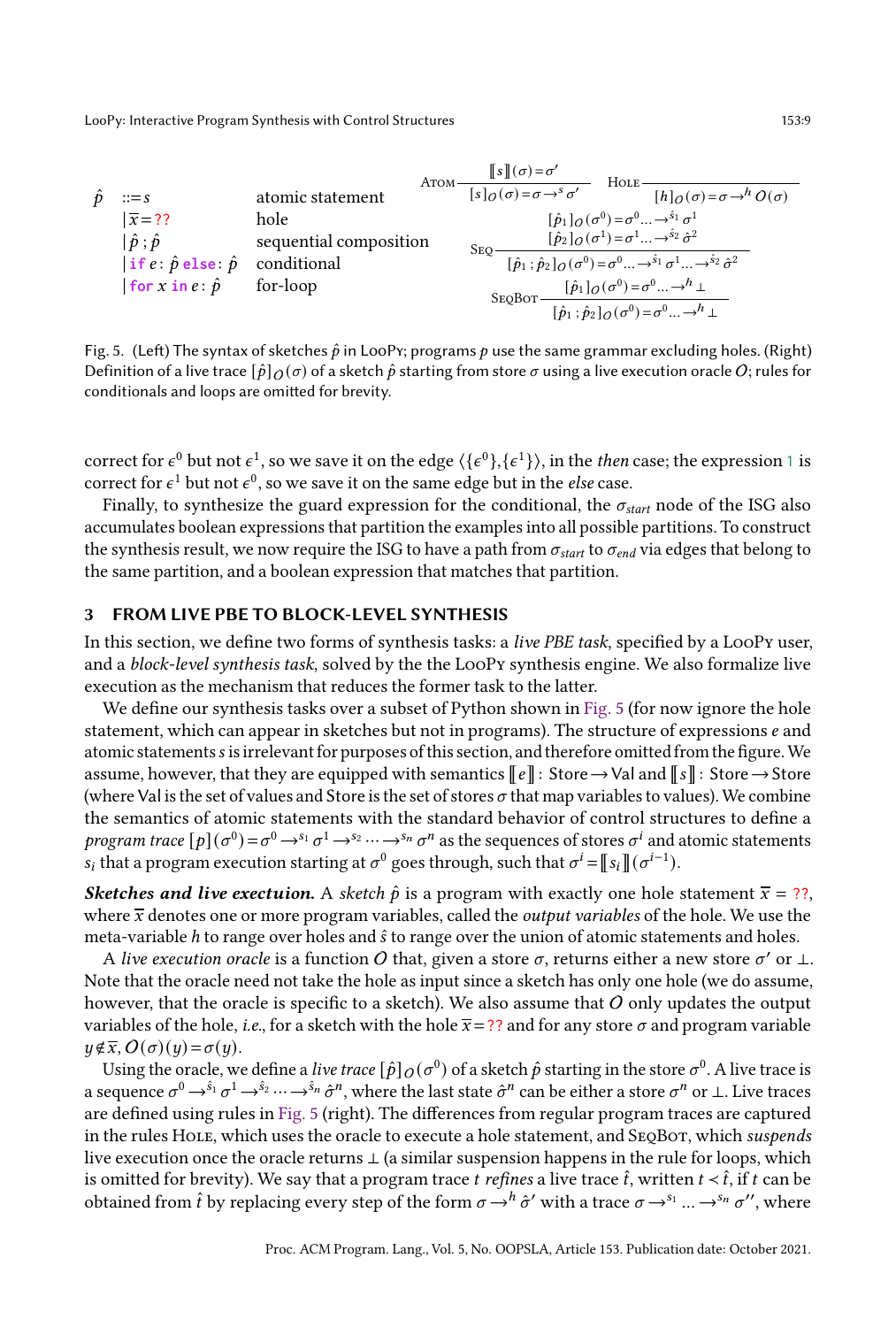either  $\hat{\sigma}' = \sigma''$  or  $\hat{\sigma}' = \bot$ . In other words, t passes through the same stores as  $\hat{t}$ , except that oracle steps can be replaced with multiple atomic steps, and if  $\hat{t}$  was suspended, t instead continues execution.

With these preliminaries, we can define the live PBE task:

**Definition 1** (Live PBE task). A *live PBE task* is a triple  $\langle\hat p, O,\sigma^0\rangle$  of a sketch  $\hat p$ , a live execution oracle  $O$ , and an initial store  $\sigma^0$ . A *solution* to a synthesis task is a program  $p$  such that

- 1)  $\exists p^* . p = \hat{p}[p^* / h]$ , *i.e.*, *p* is the sketch with its hole replaced by some program *p*<sup>∗</sup>; and
- 2)  $[p](\sigma^0) < [\hat{p}]_O(\sigma^0)$ , *i.e.*, the execution trace of  $p$  refines the live trace of the sketch.

The two conditions above capture the *syntactic* and *semantic* expectations of a live PBE user, respectively. The first condition prevents the synthesizer from replacing any part of the sketch other than the hole. The second condition requires the synthesized program to behave like the live execution for as long as possible (until the point where the latter was suspended). For simplicity, we define a live PBE task using a single initial store  $\sigma^0$ ; the definition can be easily generalized to multiple initial stores; note, however, that if the hole is inside a loop, even a single initial store can lead to multiple occurrences of the hole in the live trace, and hence multiple invocations of the oracle.

**The LooPy UI.** In LooPy, the user provides the sketch  $\hat{p}$  and the initial store  $\sigma^0$  (see e.g., the call compress ('aabccca') in line 12 in [Fig. 3\)](#page-6-0), and also serves as the live execution oracle O. The LooPy UI incrementally builds the live trace  $[\hat{p}]_O(\sigma^0)$  by querying the oracle via projection boxes, as shown in [Fig. 2.](#page-5-0) More precisely, LooPy first builds the prefix  $\sigma^0$   $\cdots$   $\to$   $^s$ 1  $\sigma^1$   $\to$   $^h$  of the live trace until it first encounters the hole; it then displays the store  $\sigma^1$  in the left-hand side of the projection box, and prompts the user to enter new values for the output variables of  $h$  in the right-hand side. If the user presses "enter",  $O(\sigma^1)$  is taken to be ⊥, and the live trace is complete; otherwise execution continues with the updated store until it either terminates or encounters the hole again (in a later loop iteration), which triggers another query to the oracle (in the next line of the projection box).

Block-level synthesis. Given a live PBE task  $\langle \hat{p}, O, \sigma^0 \rangle$ , we can now use its live trace, generated by the LooPy UI, to derive a simpler, *local* specification for  $\hat{p}$ 's hole h, which we refer to as the *block-level* synthesis task. The LooPy synthesizer can then simply solve this local task, ignoring the fact that the original sketch might have contained a loop.

Definition 2 (Block-level synthesis task). A block-level synthesis task is defined by the set of examples E, where each example  $\epsilon$  is a pair of stores  $\sigma_{start} \rightarrow \sigma_{end}$ . A solution to a block-level task is a program  $p^*$  with no holes or loops, such that for every  $\sigma_{start} \to \sigma_{end} \in \mathcal{E}$ ,  $[p^*](\sigma_{start}) = \sigma_{start} \to \sigma_{end}$ .

To reduce the live PBE task  $\langle \hat{p}, O, \sigma^0 \rangle$  to a block-level task, we define  $\mathcal{E} = \{ \sigma \to \sigma' \mid \sigma \to^h \sigma' \in \mathcal{E} \}$  $[\hat{p}]_O(\sigma^0)$  . It is easy to show by comparing the definitions of the two synthesis tasks, that if  $p^*$  is a solution to the block-level task  $\mathcal E,$  then  $\hat p[p^*/h]$  is a solution to original live PBE task  $\langle \hat p, O,\sigma^0\rangle.$ 

The following two sections will address the synthesis of loop-free blocks of code as a solution to the block-level synthesis task. For the sake of presentation, [Sec. 4](#page-9-0) focuses on straight-line code blocks (sequences of assignments); then [Sec. 5](#page-13-0) extends the synthesis algorithm to conditionals.

#### <span id="page-9-0"></span>4 SYNTHESIZING SEQUENCES OF ASSIGNMENTS

In this section, we describe LooPy's block-level synthesis algorithm for straight-line programs, i.e., when the solution  $p^*$  is drawn from the following grammar:

$$
p ::= \overline{x} = \overline{e} \mid p : p
$$

Here  $\bar{x} = \bar{e}$  is Python's simultaneous assignment statement, which has one or more variables on the left and the same number of expressions on the right. The semantics of a simultaneous assignment is to first evaluate each  $e_i$  in the current store and then to assign its value to the corresponding  $x_i$ . For example, executing x, y = x + x, x + x + x in the store  $\{x \mapsto 1, y \mapsto 1\}$  yields the store  $\{x \mapsto 2, y \mapsto 3\}$ .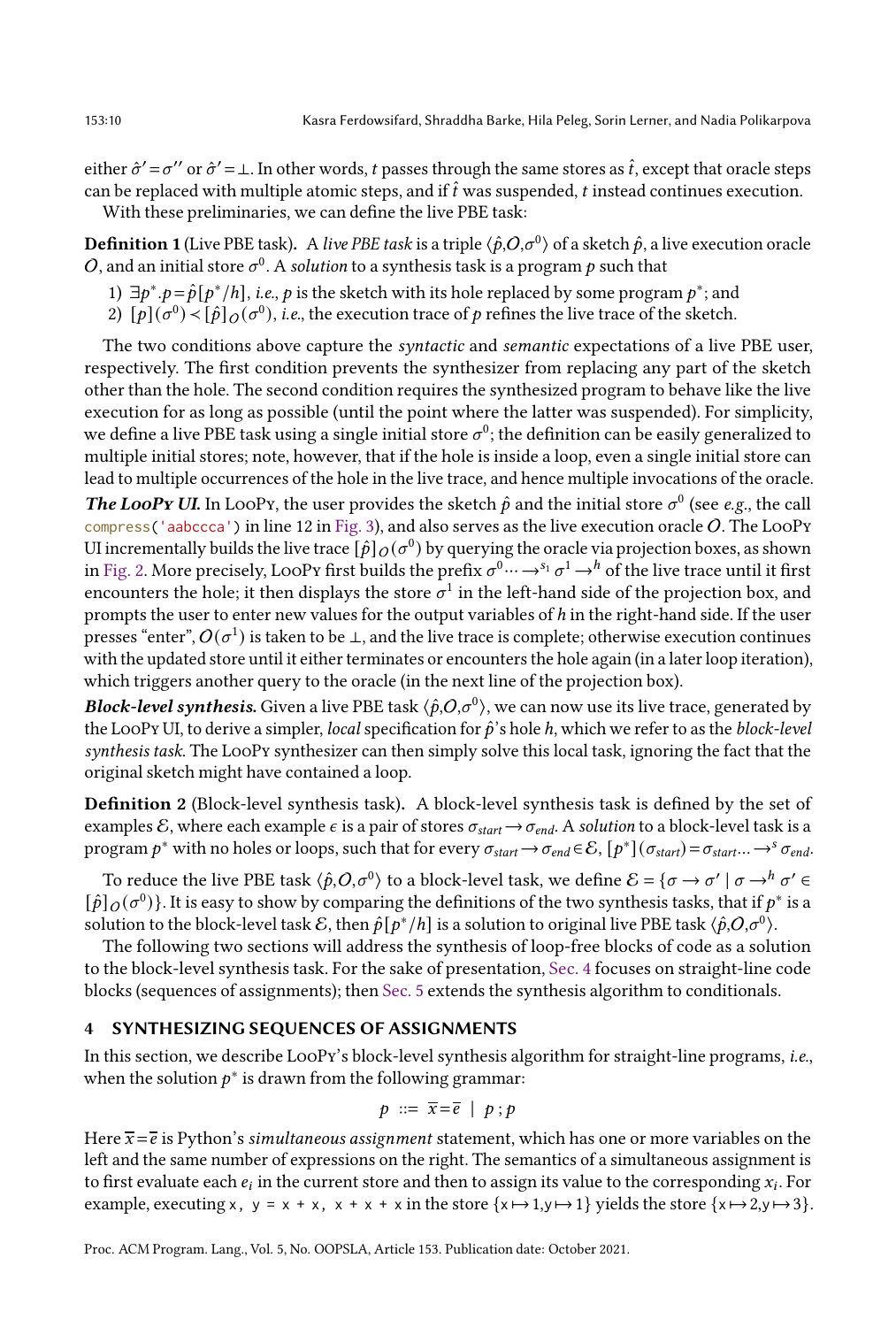We begin our exposition in [Sec. 4.1](#page-10-0) with the simplest version of the algorithm, where the synthesis task is restricted to a single example ( $|\mathcal{E}|=1$ ), and the solution is restricted to a single (simultaneous) assignment. [Sec. 4.2](#page-11-0) then extends the algorithm to generate a sequence of assignments, and [Sec. 4.3](#page-13-1) extends it to handle multiple examples.

**Expression enumerators.** All variants of LooPy's synthesis algorithm require enumerating expressions  $e$ , used on the right-hand side of assignments (and in the guards of conditionals later on). To this end, LooPy relies on an existing algorithm called bottom-up enumeration with Observational Equivalence reduction [\[Albarghouthi et al.](#page-27-6) [2013;](#page-27-6) [Udupa et al.](#page-28-8) [2013\]](#page-28-8). Bottom-up enumeration gradually builds up a bank of larger and larger expressions, by combining sub-expressions that are already in the bank. Observational Equivalence (OE) speeds up this process by evaluating every expression on a given set of inputs and only retaining one expression per result in the bank.

For the purposes of Sec.  $4.1-4.2$ , we can think of an expression enumerator as a black-box function Enum $(\sigma)$ , which is parameterized by a store, $^7$  $^7$  and produces a (possibly infinite) stream of expressions  $e_0, e_1, \ldots$  The reason an enumerator takes  $\sigma$  as a parameter is twofold: first, it uses the store's domain, Vars( $\sigma$ ), as the set of free variables in the expressions it builds; second, it uses  $\sigma$  to evaluate the expressions for the purposes of OE reduction. OE reduction guarantees that the enumerator  $\text{Enum}(\sigma)$ is complete on  $\sigma$ , that is, for any value v, if there exists an expression e such that  $\llbracket e \rrbracket(\sigma) = v$ , then a (possibly different) expression  $e_i$  such that  $\llbracket e_i \rrbracket(\sigma) = v$  will eventually be enumerated; in other words, OE discards programs but never discards distinct evaluation results on  $\sigma$ .

When LooPy solves a synthesis task  $\sigma_{start} \rightarrow \sigma_{end}$  and uses an enumerator to synthesize a subexpression *e* of a program  $p$ , it is crucial that the enumerator be initialized with the store  $\sigma$  in which *e* will be evaluated during the execution of p on  $\sigma_{start}$ . Depending on where e is located inside p,  $\sigma$  might or might not be equal to  $\sigma_{start}$ . Passing a wrong store to the enumerator leads to incompleteness: we can no longer assume that if an expression with the required value exists, it will be enumerated. For this reason, LooPy often needs to create multiple enumerators with different stores.

#### <span id="page-10-0"></span>4.1 Single Example, Single Assignment

We begin by examining the case where  $\mathcal{E} = \{\epsilon\}$  and the target program contains a single assignment. We will denote Mod<sub> $\epsilon$ </sub> the set of variables modified by an example  $\epsilon = \sigma_{start} \rightarrow \sigma_{end}$ , i.e., those variables x where  $\sigma_{end}(x) \neq \sigma_{start}(x)$ . The solution to our block-level synthesis task is hence of the form  $\overline{x} = \overline{e}$ , where the left-hand side contains exactly the variables in  $\text{Mod}_{\epsilon}$ .

**Synthesis algorithm.** The synthesis algorithm maintains a variable assignment  $A$ , which maps each variable in Mod<sub>e</sub> to an expression or  $\perp$ ; the assignment is initialized by setting  $\mathcal{A}(x) = \perp$  for every  $x \in Mod_{\epsilon}$ . The algorithm then creates a single expression enumerator Enum $(\sigma_{start})$ . In each iteration, it draws another expression  $e_i$  from the enumerator stream, and for every unassigned variable x (such that  $\mathcal{A}(x) = \perp$ ), it tests whether  $e_i$  is valid for x, i.e., whether  $[\![e_i]\!](\sigma_{start}) = \sigma_{end}(x)$ ; if so, the algorithm updates  $\mathcal{A}(x)$  to  $e_i$ . When  $\mathcal A$  is complete (i.e.,  $\mathcal{A}(x) \neq \bot$  for every x), the algorithm terminates and returns  $\bar{x} = \bar{\mathcal{H}}(x)$  as the solution to the block-level synthesis task. Note that a single expression enumerator is sufficient in this case because all right-hand sides of the simultaneous assignment  $\bar{x} = \bar{e}$  are evaluated in the same store  $\sigma_{start}$ .

<span id="page-10-2"></span>**Example 1.** Consider the specification  $\sigma_{start} = \{x \mapsto 1, y \mapsto 1\}$  and  $\sigma_{end} = \{x \mapsto 2, y \mapsto 3\}$ , making  $\text{Mod}_{\epsilon} = \{x,y\}.$  We first initialize  $\mathcal{A} = \{x \mapsto \bot, y \mapsto \bot\}$  and create an enumerator Enum $(\{x \mapsto 1, y \mapsto 1\}).$ After several iterations, the enumerator yields the expression  $x + x$ , which evaluates to 2. This matches  $\sigma_{end}(x)$ , so we set  $\mathcal{A}(x)$  to  $x + x$ . Next, the enumerator yields  $x + x + x$ , which evaluates

<span id="page-10-1"></span> $^{7}$ In [Sec. 4.3](#page-13-1) we will generalize the notion of expression enumerators from a single store to a vector of stores.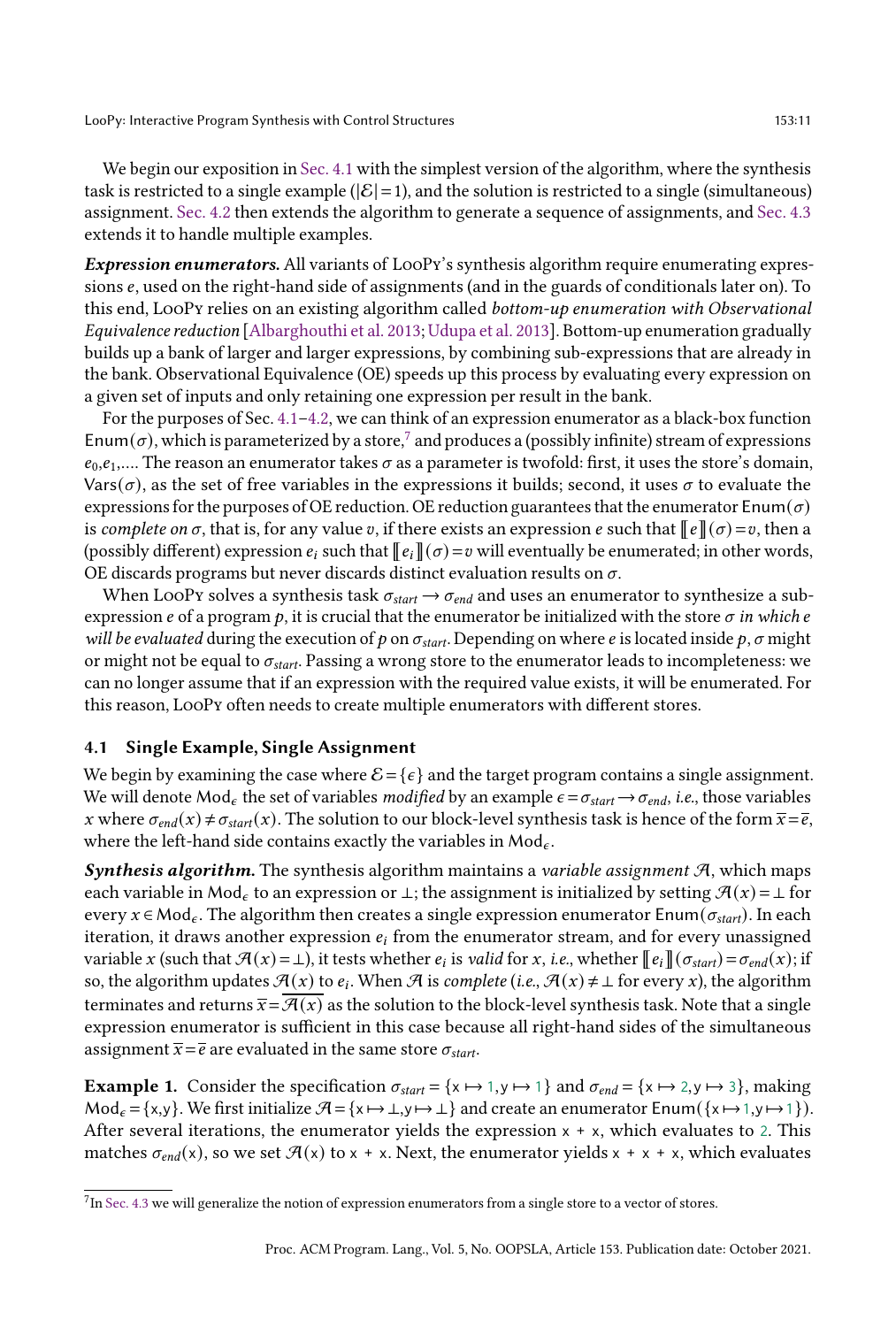

Fig. 6. The Intermediate State Graph for [Ex. 1.](#page-10-2) The path of complete edges is marked in red.

to 3, matching  $\sigma_{end}(y)$ . At this point,  $\mathcal{A} = \{x \mapsto x + x, y \mapsto x + x + x\}$  is complete, so the algorithm terminates and returns the simultaneous assignment statement:

 $x, y = x + x, x + x + x$ 

## <span id="page-11-0"></span>4.2 Single Example, Sequence of Assignments

The synthesis task described above has an even simpler solution if instead of a single simultaneous assignment we perform two assignments in sequence:  $x = x + x$ ;  $y = x + y$ . We can synthesize this solution by *decomposing* the overall synthesis task into two single-assignment sub-tasks:  $\sigma_{start} \to \sigma_{\{x\}}$ , which transforms the start state into an *intermediate state* where only x has been updated, and  ${\sigma}_{\{X\}} \to {\sigma}_{end}$ , which transforms the intermediate state into the end state. Each sub-task can then be solved independently using the algorithm from [Sec. 4.1.](#page-10-0) Since the order and grouping of assignments in the solution  $p^*$  is not known a-priori, the algorithm has to consider decomposing the problem using *all* intermediate states that  $p^*$  could possibly pass through. If we assume that  $p^*$  assigns each variable only once, there is exactly one intermediate state for each non-empty, strict subset of  $Mod_{\epsilon}$ . Formally, for each  $X \subset \text{Mod}_\epsilon$ , let a *partially-updated state*  $\sigma_X$  be the state where only those variables in  $X$  have been updated:

$$
\sigma_X = \{x \mapsto \sigma_{end}(x) \mid x \in X\} \cup \{x \mapsto \sigma_{start}(x) \mid x \in \text{Mod}_{\epsilon} \setminus X\}
$$

Note that  $\sigma_{\emptyset} = \sigma_{start}$  and  $\sigma_{\text{Mod}_e} = \sigma_{end}$ , and all other partially-updated states are intermediate states.

**Example 2.** In [Ex. 1,](#page-10-2) there are two possible intermediate states to consider:  $\sigma_{\{x\}} = \{x \mapsto 2, y \mapsto 1\}$ and  $\sigma_{\{y\}} = \{x \mapsto 1, y \mapsto 3\}$ . A solution  $p^*$  can transition from  $\sigma_{start}$  to  $\sigma_{end}$  through  $\sigma_{\{x\}}$ , where x is modified first, through  ${\sigma_{\{y\}}}$ , where y is modified first, or directly, in a simultaneous assignment.

Intermediate State Graph. We can compactly represent the space of all possible solutions to a synthesis task using a DAG whose nodes are partially-updated states and whose edges are singleassignment synthesis sub-tasks. We dub this data structure an Intermediate State Graph.

<span id="page-11-2"></span>**Definition 3** (Intermediate State Graph (ISG)). Given a synthesis task  $\{\epsilon\} = \{\sigma_{start} \rightarrow \sigma_{end}\}\$ , its ISG is a directed acyclic graph where:

- (1) there is a node  $N_X$  for each  $X \subset \text{Mode}$ , which represents the partially-updated state  $\sigma_X$ ;
- (2) there is an edge  $(N_X, N_{X'})$  iff  $X \subsetneq X'$ ;
- (3) each edge  $(N_X, N_{X'})$  is labeled with a variable assignment  $\mathcal{A}_{(X,X')}$ , whose domain is  $X'\setminus X$ .

**Example 3.** [Fig. 6](#page-11-1) depicts the ISG for [Ex. 1](#page-10-2) with different variable assignments  $\mathcal{A}_E$  on the edges: on the left all the assignments are empty; on the right, some (but not all) the assignments are complete.

Proc. ACM Program. Lang., Vol. 5, No. OOPSLA, Article 153. Publication date: October 2021.

<span id="page-11-1"></span>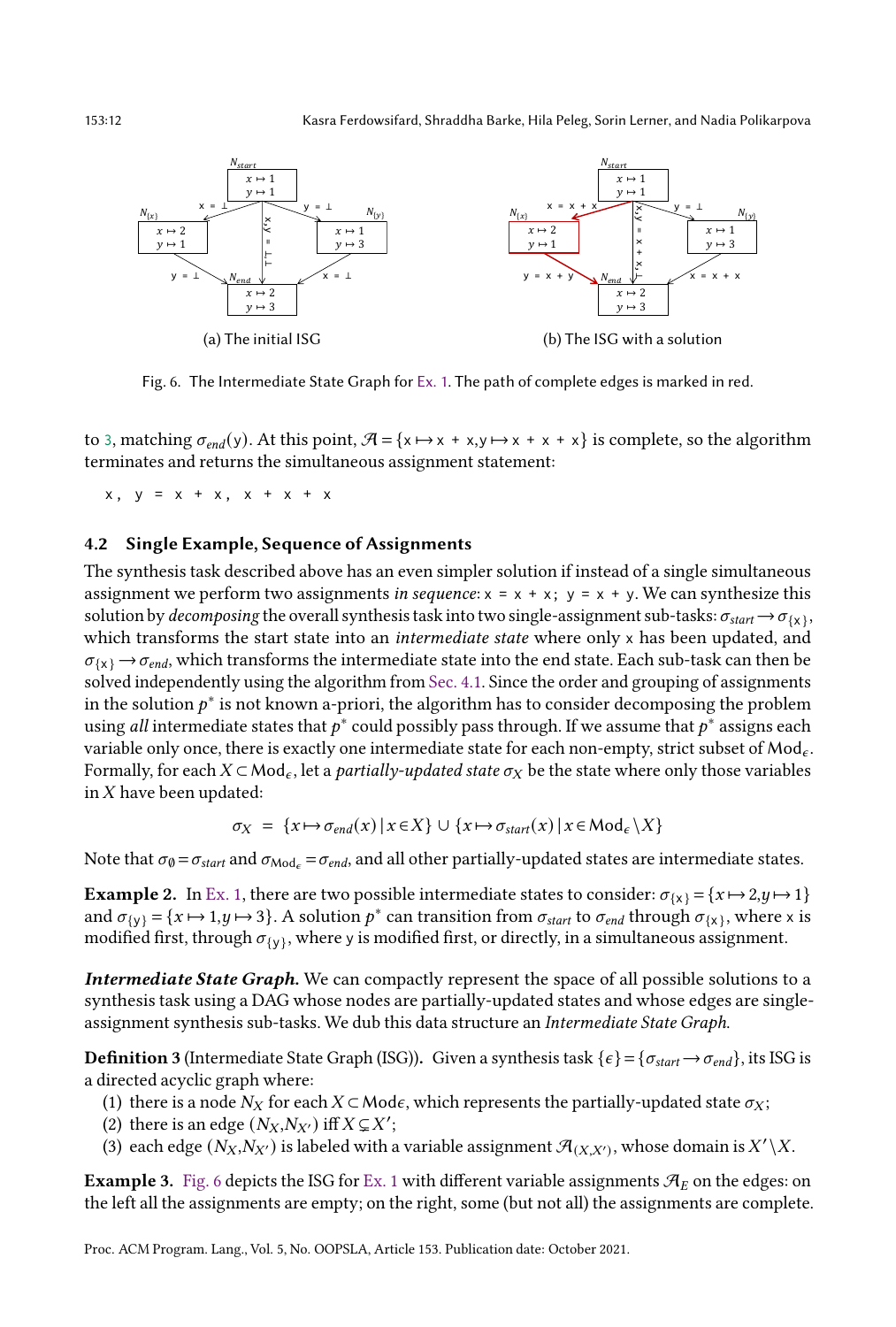Synthesis algroithm. The synthesis algorithm maintains an ISG, where the assignment for each edge E is initialized with  $\mathcal{A}_E(x) = \perp$  for every x in its domain. The algorithm then creates an expression enumerator Enum( $\sigma_X$ ) for each ISG node  $N_X$  except the final node  $N_{end}$ . In each iteration, the algorithm draws an expression  $e_i$  from an enumerator at some node  $N_X$ . For every outgoing edge  $(N_X, N_{X'})$  and for every unassigned variable x on that edge (such that  $\mathcal{A}_{(X,X')}(x) = \bot$ ), it tests whether  $e_i$  is *valid* for x on that edge, *i.e.*, whether  $[[e_i]](\sigma_X) = \sigma_{X'}(x)$ ; if so, the algorithm updates  $\mathcal{A}_{(X,X')}(x)$  to  $e_i$ . When all variables on an edge are assigned (*i.e.*,  $\mathcal{A}_{(X,X')}(x) \neq \bot$  for every x), the edge ( $N_X, N_{X'}$ ) is marked *complete*. The algorithm terminates when there is a path from  $N_{start}$  to  $N_{end}$  via complete edges. The sequence of assignments along the path is the solution to the synthesis problem.

Example 4. To solve the synthesis problem defined in [Ex. 1,](#page-10-2) we first initialize the ISG as shown in [Fig. 6a.](#page-11-1) We then create three expression enumerators, one each in  $N_{\mathit{start}}, N_{\{x\}},$  and  $N_{\{y\}}.$ 

Consider the iteration of the algorithm where we query the enumerator  $N_{\text{start}}$ , and it yields the expression x + x. This expression, which evaluates to  $\Vert x + x \Vert (\sigma_{start}) = 2$ , is then tested for validity for every variable on each of the three outgoing edges from  $N_{\text{start}}$ :

- $-$  ( $N_{start}, N_{\{x\}}$ ), variable  $x: \sigma_{\{x\}}(x) = 2$ , so  $\mathcal{A}_{(start,\{x\})}(x)$  is set to  $x + x$ .
- $(N_{start},N_{y})$ , variable  $y, \sigma_{y}(y) \neq 2$ , so  $\mathcal{A}_{(start, \{y\})}(y)$  remains ⊥.
- $-(N_{start},N_{end})$ , variables x and y:  $\sigma_{end}(x) = 2$  but  $\sigma_{end}(y) \neq 2$ , so  $\mathcal{A}_{(start, end)}(x)$  is set to x + x, and  $\mathcal{A}_{(start\, end)}(y)$  remains ⊥.

After this iteration, the edge ( $N_{start}N_{\{x\}}$ ) is complete, but the two other outgoing edges are not.

At a later iteration, we encounter the expression  $x + y$  at a different node,  $N_{\{x\}}.$  This expression, which evaluates to  $\Vert x + y \Vert (\sigma_{\{x\}}) = 3$  is tested for validity for the variable y of the sole outgoing edge  $(N_{\{x\}},N_{end})$  from  $N_{\{x\}}$ . Since  $\sigma_{end}(y)$  = 3,  $\mathcal{A}_{(\{x\},end)}(y)$  is set to x + y, and this edge is now complete. Moreover, as shown in [Fig. 6b,](#page-11-1) there is now a path of complete edges from  $N_{start}$  to  $N_{end}$ , which is translated into the solution  $x = x + x$ ;  $y = x + y$ .

Multiple enumerators. As we alluded to at the beginning of this section, our synthesis algorithm for a sequence of assignments needs to use multiple enumerators, initialized with different stores  $\sigma_X$ , because the synthesized expressions are meant to be evaluated in different stores during program execution. To illustrate potential completeness issues when using a wrong store, assume that the ISG in [Fig. 6](#page-11-1) had a single shared enumerator  $\text{Enum}(\sigma_{start})$ . Note that  $\|\bm{x}\|(\sigma_{start}) = \|\bm{y}\|(\sigma_{start}) = 1$ , so from the standpoint of Enum( $\sigma_{start}$ ) these two expressions are equivalent, and one of them (say y) is discarded by OE. As a result  $\text{Enum}(\sigma_{start})$  will never enumerate any expressions with variable  $y$ ; in particular, using just this enumerator, we would not be able to generate the desired solution  $x = x + x$ ;  $y = x + y$ . Instead, the enumerator Enum $(\sigma_{x})$  yields both x and y (and larger expressions build from both of these variables), since the two variables are not equivalent in  $\sigma_{\{x\}}.$ 

**Design considerations.** A shrewd reader might be concerned that the enumerators at different nodes duplicate each other's work, since they do enumerate some of the same expressions. An alternative design that eliminates this work duplication is to use a single shared enumerator initialized with a vector of all partially updated states: Enum $_{\overline{\sigma_X}}.$  This enumerator treats each  $\sigma_X$  as a separate example it must consider, and prunes expressions by evaluating them point-wise on  $\overline{\sigma_X}$  and comparing their output vectors. Indeed, we can safely share this single enumerator between all nodes in the ISG, without the danger of any relevant expressions being lost, as all states on which the expressions might possibly be evaluated are taken into account. Perhaps surprisingly, this design turned out to be so inefficient, that it did not even warrant a quantitative evaluation. The reason is that the shared enumerator has a much more fine-grained equivalence relation between expressions, which prevents OE reduction from pruning expressions efficiently; as a result, the shared enumerator produces many more expressions than all per-node enumerators combined.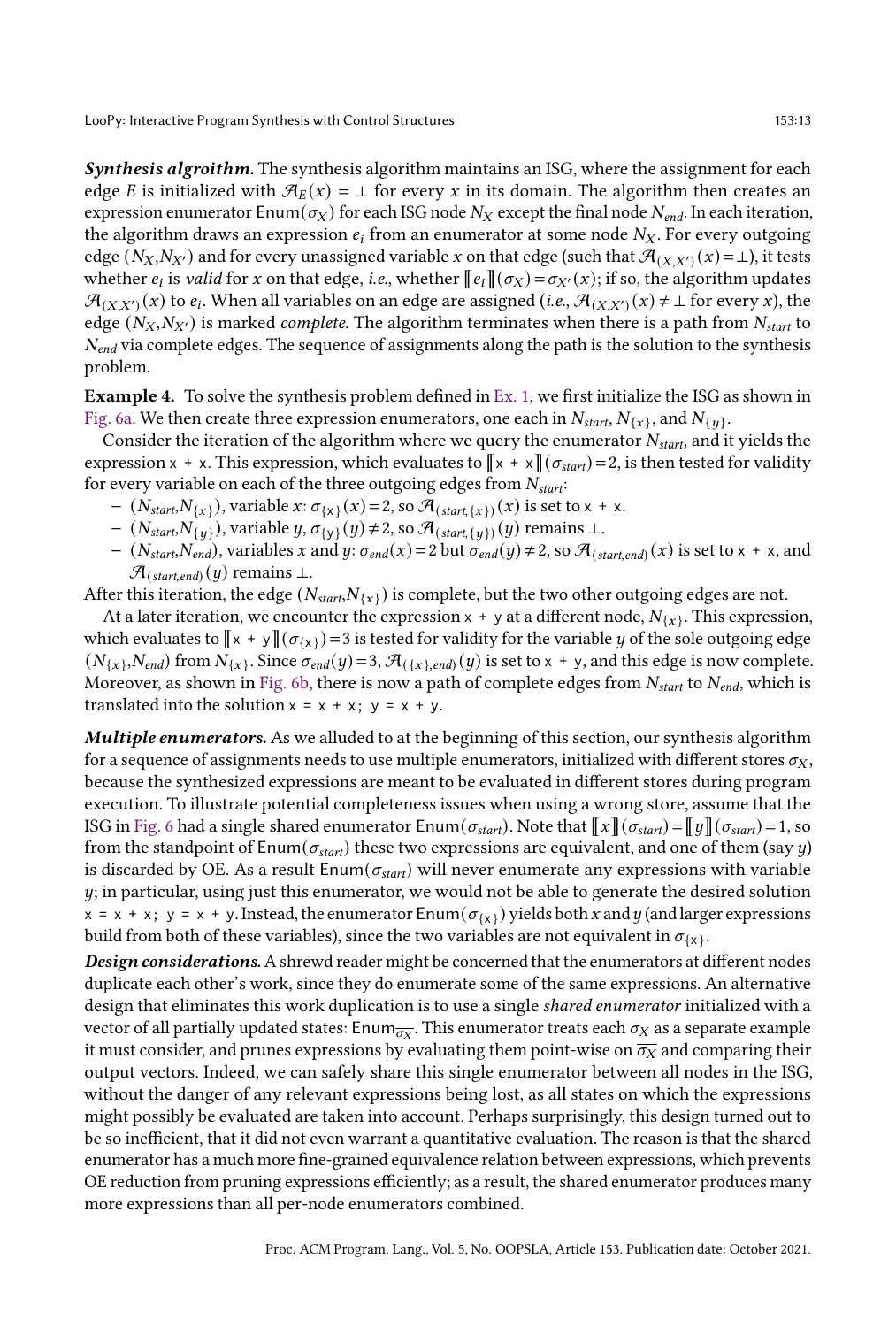The algorithm above does not specify the order in which different enumerators are queried. Our current implementation interleaves them in a round-robin fashion. In principle they could easily run in parallel, as the only operation that requires coordination between multiple ISG nodes is checking for a complete path. As long as the scheduling of enumerators is starvation-free, it does not affect the soundness or completeness of the algorithm, although it can affect the size of the generated solution.

Picking the smallest program. Because a single edge can be shared by multiple paths, the synthesis algorithm might discover multiple complete paths from  $N_{start}$  to  $N_{end}$  in a single iteration. In this case LooPy selects the program with the smallest total size. To that end, each edge  $(N_X, N_{X'})$  is assigned a weight equal to  $\sum_{x\in X'\setminus X}$ size $(\mathcal{A}_{(X,X')}(x))$ , where size is the size of an expression in AST nodes (with size(⊥) = ∞). LooPy then uses Dijkstra's algorithm to find the shortest path from  $N_{start}$  to  $N_{end}$ .

In general, the synthesis algorithm is not guaranteed to find the smallest solution overall, because the size of expressions enumerated at different nodes increases at a different rate (e.g., in [Fig. 6](#page-11-1)  $N_{start}$  starts producing larger expressions sooner than the other nodes, since it only has to consider expressions with a single free variable) $\delta$ ; our experiments show, however, that the round-robin interleaving produces small programs in practice.

# <span id="page-13-1"></span>4.3 Multiple Examples, Sequence of Assignments

Recall that in Live PBE, a hole inside a loop typically generates a block-level synthesis task with multiple examples (one for each loop iteration entered by the user). We now extend our synthesis algorithm to this setting. More specifically, let  $\mathcal{E} = \langle \epsilon^1,...,\epsilon^n \rangle$  be a *vector* of examples (the ordering of examples is irrelevant, but fixed once and for all before synthesis begins). We define the set of modified variables  $\mathsf{Mod}_{\mathcal{E}}$  to include variables modified in any of the examples:  $\mathsf{Mod}_{\mathcal{E}}=\bigcup_{\epsilon\in\mathcal{E}}\mathsf{Mod}_\epsilon$ .

*Expression enumerators*. An expression enumerator Enum $(\langle \sigma^1,...,\sigma^n \rangle)$  must now be parametrized by a vector of stores. Each expression  $e_i$  it constructs is evaluated in all stores to produce an  $\emph{output}$ vector  $\langle v^1,...,v^n \rangle$ ; output vectors are compared point-wise, and only one expression per vector is retained in the bank. As usual with OE reduction, the more examples we have, the more expressions are retained in the bank, and the slower the enumeration.

**Intermediate State Graph.** The only change in the ISG is that a node  $N_X$  now corresponds to a vector of partially-updated stores, rather than a single store:

$$
N_X = \langle \sigma_X^1, \dots \sigma_X^n \rangle \quad \text{where } \sigma_X^k = \{ x \mapsto \sigma_{end}^k(x) \mid x \in X \} \cup \{ x \mapsto \sigma_{start}^k(x) \mid x \in \text{Mod}_{\mathcal{E}} \setminus X \}
$$

Importantly, the topology of the graph is unchanged, in the sense that the set of nodes and edges is determined only by  $\text{Mod}_{\mathcal{E}}$  and does not directly depend on *n*.

Synthesis algorithm. The synthesis algorithm remains largely the same. The expression enumerator is each node  $N_X$  is now Enum( $\langle \sigma_X^1,...\sigma_X^n\rangle$ ). An expression  $e$  is valid for a variable  $x$  on an edge  $(N_X,N_{X'})$ if it is valid for every example:  $\forall 1 \leq k \leq n$ .  $\llbracket e \rrbracket (\sigma_X^k) = \sigma_{X'}^k(x)$ .

In the next section, we tackle synthesis of conditionals, which requires multiple examples; hence from now on we use these generalized versions of the ISG and the synthesis algorithm.

# <span id="page-13-0"></span>5 SYNTHESIZING CONDITIONALS

In this section, we extend our block-level synthesis algorithm to support conditional statements. We begin in [Sec. 5.1](#page-14-0) with a restricted setting where the solution has a single assignment in each branch of the conditional; [Sec. 5.2](#page-15-0) extends the algorithm to combine conditionals with assignment sequences.

<span id="page-13-2"></span> $^8$ It is theoretically possible to pause each enumerator that finishes program size  $k$  until all enumerators finish size  $k$ , and start size  $k+1$  together. This is impractical, however, since the set of programs of size  $k$  can be very large even for a moderate  $k$ .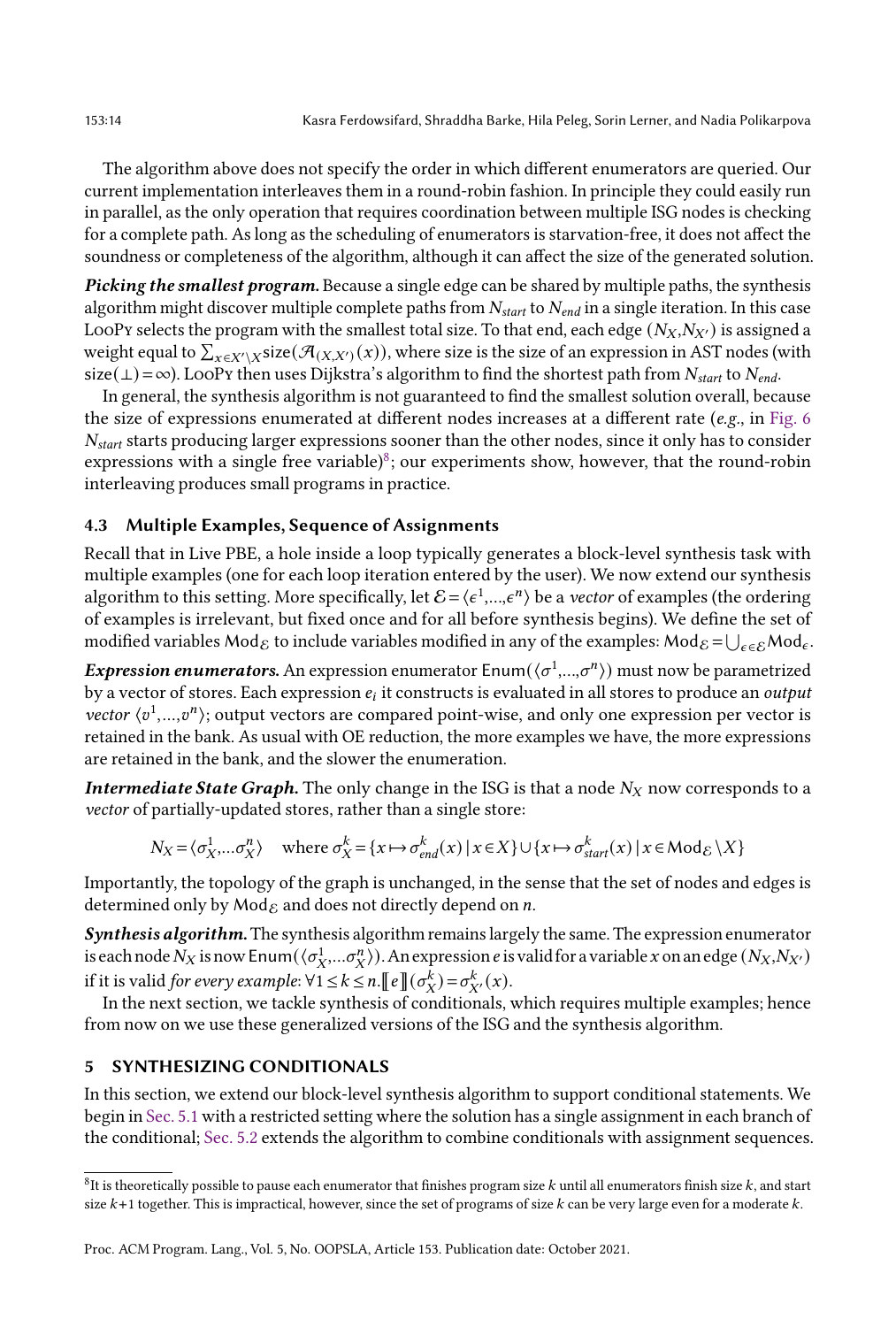## <span id="page-14-0"></span>5.1 Single Conditional Assignment

Consider a block-level synthesis task  $\mathcal E$  with multiple examples ( $|\mathcal E| > 1$ ) and a single modified variable x (Mod $_{\mathcal{E}} = \{x\}$ ), and assume that we are looking for a solution  $p^*$  of the form:

$$
if econd: x = ethen else: x = eelse
$$

Unlike an unconditional assignment  $x = e$ , where we had to find a single expression  $e$  that is valid for all examples  $\mathcal E$ , in this case we have to find three expressions,  $e_{cond}$ ,  $e_{then}$ , and  $e_{else}$  such that:

- (1)  $e_{then}$  is valid for some subset of examples  $\mathcal{E}_{then} \subset \mathcal{E}$ ;
- (2)  $e_{else}$  is valid for the rest of the example  $\mathcal{E}_{else} = \mathcal{E} \setminus \mathcal{E}_{then}$ ; and
- (3)  $e_{cond}$  is a boolean expression that separates these two subsets, *i.e.*, evaluates to True on all  $\mathcal{E}_{then}$ and to False on all  $\mathcal{E}_{else}$ .

The general idea behind the synthesis algorithm is to use a single enumerator  ${\sf Enum}(\langle\sigma^1_{start},...,\sigma^n_{start}\rangle)$ to generate a stream of expressions, and keep track of promising candidates for  $e_{then}$ ,  $e_{else}$ , and  $e_{cond}$ , until we have encountered three expressions that together satisfy the above requirements.

**Partitions.** Since we do not know in advance how to partition  $\mathcal{E}$  into  $\mathcal{E}_{then}$  and  $\mathcal{E}_{else}$ , the algorithm must consider all possible partitions  $\pi = \langle \mathcal{E}_1, \mathcal{E}_2 \rangle$ . Note, however, that a solution for  $\langle \mathcal{E}_1, \mathcal{E}_2 \rangle$ , can be transformed into a solution for the symmetric partition  $\langle \mathcal{E}_2,\mathcal{E}_1\rangle$ , by swapping  $e_{then}$  and  $e_{else}$  and negating  $e_{cond}$ . Hence the algorithm only needs to explicitly track half of all partitions (modulo symmetry); we denote this set of partitions of interest  $\Pi_{\mathcal{E}}$ , with  $|\Pi_{\mathcal{E}}| = 2^{|\mathcal{E}|-1}$ .

<span id="page-14-1"></span>**Example 5.** Consider a synthesis task  $\mathcal{E} = \{ \epsilon^1, \epsilon^2 \}$  where  $\epsilon^1 = \{ x \mapsto -1 \} \to \{ x \mapsto 1 \}$  and  $\epsilon^2 = \{ x \mapsto -1 \}$  $2\} \rightarrow \{x \mapsto 2\}$ . There are four partitions of  $\mathcal{E}$ :

$$
\pi_1 = \langle \mathcal{E}, \mathbf{0} \rangle \qquad \pi_3 = \langle \{ \epsilon^2 \}, \{ \epsilon^1 \} \rangle
$$
  

$$
\pi_2 = \langle \{ \epsilon^1 \}, \{ \epsilon^2 \} \rangle \qquad \pi_4 = \langle \mathbf{0}, \mathcal{E} \rangle
$$

For the purposes of synthesis,  $\pi_2$  and  $\pi_3$  are symmetric, and so are  $\pi_1$  and  $\pi_4$  (the latter pair corresponds to an unconditional solution). Hence we select  $\Pi_{\mathcal{E}} = {\pi_1, \pi_2}.$ 

**Storing candidate expressions.** For each partition  $\langle \mathcal{E}_1, \mathcal{E}_2 \rangle \in \Pi_{\mathcal{E}}$ , the algorithm maintains a pair of variable assignments,  $\langle\mathcal{A}^{\mathcal{E}_1},\mathcal{A}^{\mathcal{E}_2}\rangle$ . An assignment  $\mathcal{A}^{\mathcal{E}_j}$  maps each variable in Mod $_\mathcal{E}$  (in this subsection, just x) to an expression  $e$  that is valid over  $\mathcal{E}_j$ : that is,  $\forall \sigma_{start} \to \sigma_{end} \in \mathcal{E}_j$ .  $[\![e]\!](\sigma_{start})$  =  $\sigma_{end}(x)$ . The expressions stored in  $\mathcal{A}^{\mathcal{E}_1}$  and  $\mathcal{A}^{\mathcal{E}_2}$  are used as candidates for  $e_{then}$  and  $e_{else}$ , respectively. Note that in total there is one variable assignment for each subset of  $\mathcal{E}$ .

In addition to the  $2|\mathcal{E}|$  variables assignments, the algorithm also maintains a single *condition* store C, which maps every partition  $\langle \mathcal{E}_1, \mathcal{E}_2 \rangle \in \Pi_{\mathcal{E}}$  to a boolean expression *b* that *matches* this partition: that is, evaluates to True on  $\mathcal{E}_1$  ( $\forall \sigma_{start} \rightarrow \sigma_{end} \in \mathcal{E}_1$ .  $[b]$  ( $\sigma_{start}$ ) =True) and to False on  $\mathcal{E}_2$  $(\forall \sigma_{start} \rightarrow \sigma_{end} \in \mathcal{E}_2$ .  $[\![b]\!](\sigma_{start})$  = False). The expressions stored in C are used as candidates for  $e_{cond}$ . Both  $\mathcal{A}^{\mathcal{E}_i}$  and C are partial maps, *i.e.*, some of their keys may be mapped to  $\perp$ .

Example 6. [Fig. 7](#page-15-1) shows two different states of the synthesis algorithm for the task from [Ex. 5.](#page-14-1) Each state is depicted as a degenerate ISG with only two nodes $-N_{start}$  and  $N_{end}$ -since in this subsection we are not dealing with sequences of assignments. Instead of a single edge connecting the two nodes, there are now two: one edge per partition  $\pi \in \Pi_{\mathcal{E}}$ . Each edge is labeled with the pair of assignments associated with its partition. The node  $N_{start}$  is also labeled with the condition store, which stores a boolean expression for each of the two partitions.

Synthesis algorithm. The algorithm begins by initializing all  $\mathcal{A}^{\mathcal{E}_j} (x)$  and  $C(π)$  to ⊥, except  $C(\langle \mathcal{E}, \emptyset \rangle) \mapsto$ True. In each iteration, the algorithm draws one expression  $e_i$  from the enumerator and updates the state as follows: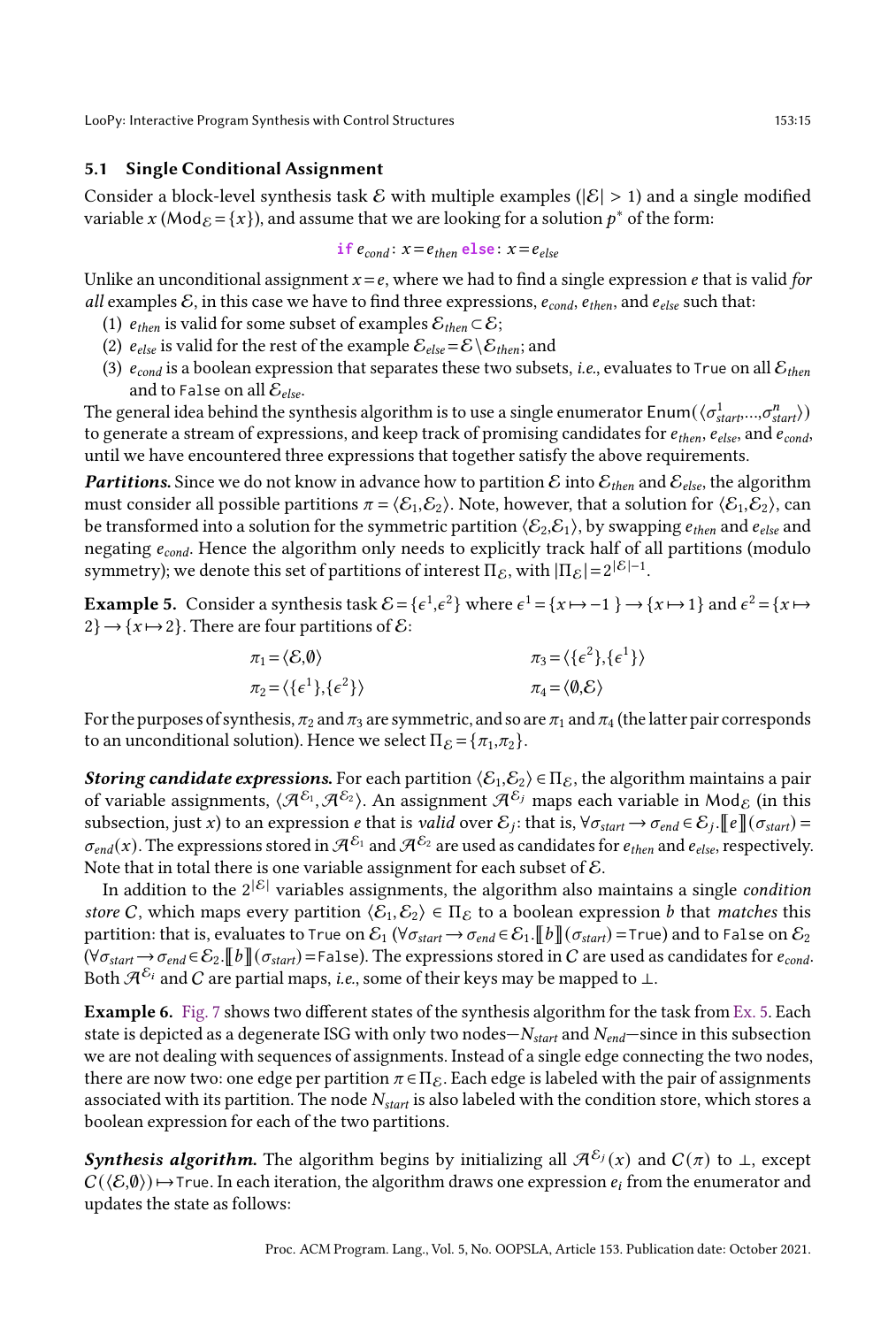<span id="page-15-1"></span>

Fig. 7. Initial (left) and final (right) state of the synthesis algorithm for the task in [Ex. 5.](#page-14-1) Complete variable assignments and complete edges (partitions) are highlighted in red. On the right, partition  $\pi_2$  is complete, because both of its variable assignments are complete, and it has a condition in C.

- (1) For each partition  $\langle \mathcal{E}_1, \mathcal{E}_2 \rangle \in \Pi_{\mathcal{E}}$ , the algorithm tests whether  $e_i$  is valid over either of the  $\mathcal{E}_j$ ; in that case,  $\mathcal{A}^{\mathcal{E}_j}(x)$  is updated to  $e^i$  unless already set to something other than  $\bot$ .
- (2) If  $e_i$  is a boolean expression that evaluates without errors on all examples, the algorithm searches for a partition  $\pi \in \Pi_{\mathcal{E}}$  such that  $e_i$  matches  $\pi$ ; if found,  $C(\pi)$  is updated to  $e_i$ , unless already set. Note that a matching partition  $\pi$  might not exist in  $\Pi_{\mathcal{E}}$ , since  $\Pi_{\mathcal{E}}$  only stores half of the partitions; in this case, there must be a  $\pi' \in \Pi_{\mathcal{E}}$  that is symmetric with  $\pi$ , and moreover the expression not  $e_i$  matches  $\pi'$ . Hence, if a matching partition for  $e_i$  is not found, then the algorithm searches for one for not  $e_i$ , and updates  $C$  accordingly.

The algorithm terminates as soon as some partition  $\pi^* = \langle \mathcal{E}_1^*, \mathcal{E}_2^* \rangle$  is *complete*, that is,  $C(\pi^*) \neq \bot$  and both  $\mathcal{A}^{\mathcal{E}_1^*}$  and  $\mathcal{A}^{\mathcal{E}_2^*}$  are complete (do not contain  $\bot$ ). The algorithm returns a solution where:

$$
e_{cond} = C(\pi^*)
$$
  $e_{then} = \mathcal{A}^{\mathcal{E}_1^*}(x)$   $e_{else} = \mathcal{A}^{\mathcal{E}_2^*}(x)$ 

Example 7. For the synthesis task in [Ex. 5,](#page-14-1) the state is initialized as shown in [Fig. 7](#page-15-1) (left). The first iteration enumerates expression x, which is valid for the example  $\epsilon^2$ , and hence we update  $\mathcal{A}^{\{\epsilon^2\}}(x) = x$  (and also, trivially,  $\mathcal{A}^\emptyset(x) = x$ ). A later iteration enumerates -x, which is valid for  $\epsilon^1$ , updating  $\mathcal{A}^{\{\epsilon^1\}}(x) = -x$ . At this point, the partition  $\pi_2 = \langle \{\epsilon^1\}, \{\epsilon^2\} \rangle$  has both of its variable assignments complete, but the partition itself is not yet complete, since it does not have a condition in C. Once the enumerator yields the expression  $x < \theta$ , we notice that it evaluates to True on  $\epsilon^1$ and to False on  $\epsilon^2$ , hence we update  $C(\pi_2)$  = x < 0. At this point,  $\pi_2$  is complete, and the algorithm terminates. This final state is depicted in [Fig. 7](#page-15-1) (right); the highlighted partition creates the final solution:

$$
\mathbf{if} \ \mathbf{x} < \emptyset \colon \mathbf{x} = -\mathbf{x} \ \mathbf{else} \quad \mathbf{x} = \mathbf{x}
$$

**Multiple solutions.** Because expressions  $e_{then}$  and  $e_{else}$  might be valid on overlapping subsets of examples, our algorithm may complete multiple partitions in the same iteration. Just like in [Sec. 4.2,](#page-11-0) we pick the solution with the smallest overall size in AST nodes, i.e., minimizing size( $e_{cond}$ )+size( $e_{then}$ )+ size( $e_{else}$ ). For the partition  $\langle \mathcal{E}, \emptyset \rangle$ , the size is computed simply as size( $e_{then}$ ), since this solution can be simplified into an unconditional assignment.

#### <span id="page-15-0"></span>5.2 Conditionals and Assignment Sequences

Finally,we present our block-level synthesis algorithmin all generality, combining the notion of anISG from [Sec. 4.2](#page-11-0) to handle sequential composition with partitions from [Sec. 5.1](#page-14-0) to handle conditionals. In theory this approach can support programs with arbitrary combinations of assignments, conditionals, and sequential composition, drawn from the grammar:

$$
p ::= \overline{x} = \overline{e} | p; p | \text{if } e: p \text{ else: } p
$$

Proc. ACM Program. Lang., Vol. 5, No. OOPSLA, Article 153. Publication date: October 2021.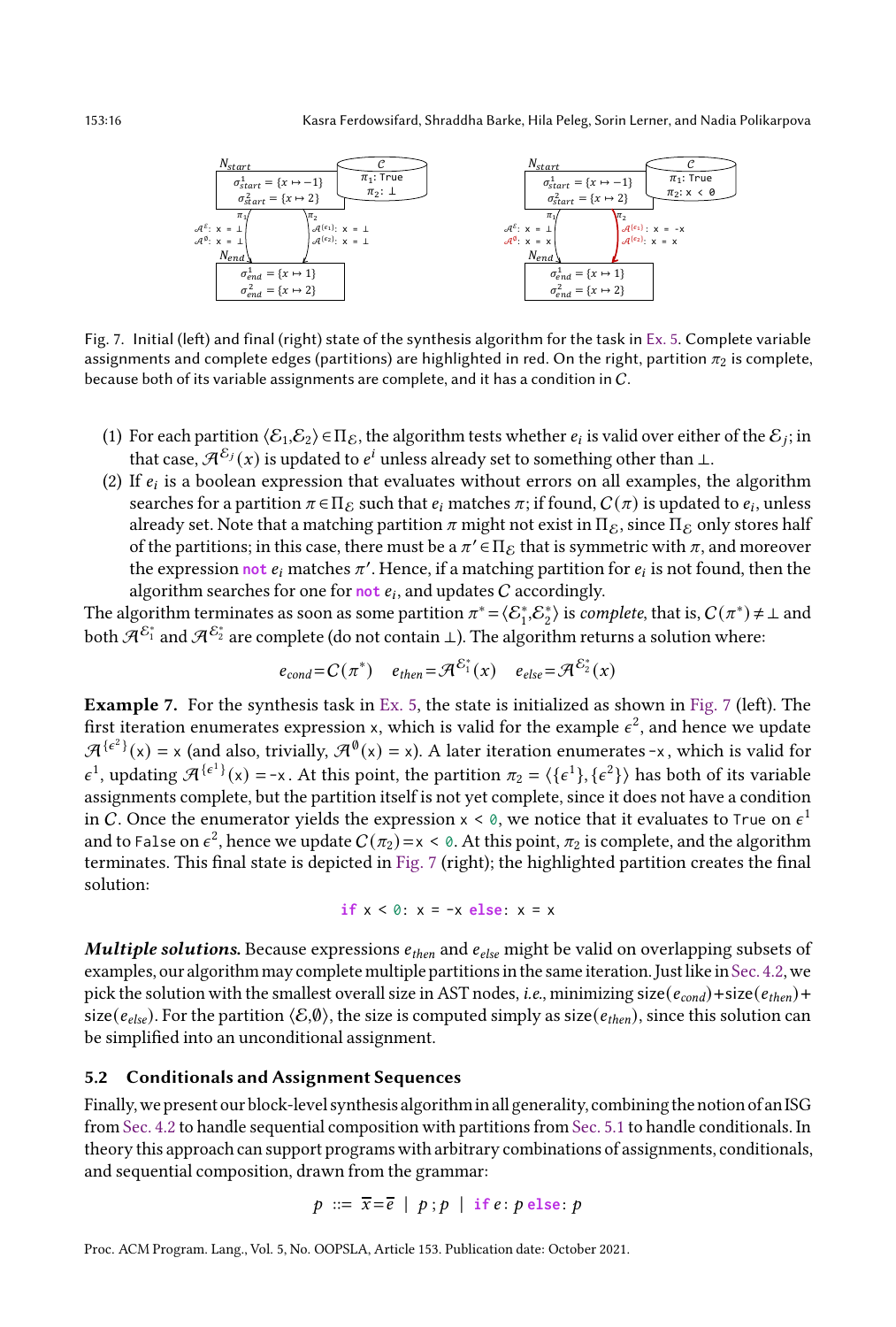In practice, however, the full search space turns out to be too large, slowing down the search and leaving the user to weed through many irrelevant solutions. Hence, the version of the algorithm implemented in LooPy and described in this section restricts the search space to programs with a single top-level conditional, with a sequence of assignments in each branch:

$$
p ::= q | if e: q \text{ else: } q
$$

$$
q ::= \overline{x} = \overline{e} | q; q
$$

Conditional ISG. To represent programs from this space, we generalize the notion of an ISG from [Def. 3](#page-11-2) into a conditional ISG. We have already seen a simple conditional ISG with just two nodes in [Fig. 7.](#page-15-1) In general, to turn an ISG into a conditional ISG we simply clone every edge 2 $^{\lfloor\mathcal{E}\rfloor - 1}$  times (one for each partition), and associate two variable assignments (instead of one) with each edge. We also add a single condition store C, associated with the node  $N_{start}$ .

**Definition 4** (Conditional ISG). Given a synthesis task  $\mathcal{E} = \{\epsilon^1,...,\epsilon^n\}$ , its conditional ISG is a directed acyclic multi-graph where:

- (1) there is a node  $N_X$  for each  $X \subset Mod_{\mathcal{E}}$ , which represents the vector of partially-updated stores  $\langle \sigma_X^1,...,\sigma_X^n \rangle;$
- (2) for each pair of states  $N_X, N_{X'}$  such that  $X \subsetneq X'$ , and for each partition  $\pi \in \Pi_{\mathcal{E}}$ , there is an edge  $(N_X, N_{X'})_{\pi};$
- (3) each edge  $(N_X, N_{X'})_\pi$  where  $\pi = \langle \mathcal{E}_1, \mathcal{E}_2 \rangle$  is labeled with a pair of variable assignments  $\mathcal{A}_{(X,X')}^{\mathcal{E}_1}$ and  $\mathcal{A}_{(X,X')}^{\mathcal{E}_2}$  , whose domain is  $X'\backslash X.$
- (4) the node  $N_{start}$  is labeled with a condition store C.

Given a conditional ISG G and a partition  $\pi$ , we denote  $G/\pi$  the sub-graph of G spanned by all the edges of the form  $(N, N')_\pi$ . Each  $\mathcal{G}/\pi$  is a regular DAG (not a multi-graph), which represents the current candidate solution for partition  $\pi$ .

Synthesis algorithm. The high-level structure of the algorithm is similar to that without conditionals: i.e., each ISG node has an associated expression enumerator, and in each iteration a new expression  $e_i$  is produced at some node  $N_X$ . State updates are a straightforward combination of [Sec. 4.2](#page-11-0) and [Sec. 5.1:](#page-14-0) namely,  $e_i$  is tested for validity for both  $\mathcal{E}_1$  and  $\mathcal{E}_2$ , for each outgoing edge  $(N_X,N_{X'})_{\langle\mathcal{E}_1,\mathcal{E}_2\rangle},$ and each variable  $x\!\in\!X'\backslash X$ , and the assignment  $\mathcal{A}^{\mathcal{E}_{j}}_{\alpha}$  $\sum_{(X,X')}$  is updated accordingly. Whenever a boolean expression is enumerated at the node  $N_{start}$ , the algorithm additionally tests whether it matches any partitions and updates C accordingly. Note that we are looking for a program with a single top-level conditional, where the condition is always evaluated in the initial state; this is why the algorithm only needs one  $C$ , and the conditions are produced by the enumerator at  $N_{start}$ .

An edge  $(N_X,N_{X'})_{\langle\mathcal E_1,\mathcal E_2\rangle}$  is considered *complete* when both of its assignments  $\mathcal A_{(X,X')}^{\mathcal E_1}$  and  $\mathcal A_{(X,X')}^{\mathcal E_2}$ are complete (i.e., do not contain ⊥). The algorithm terminates when there is a partition  $\pi^*$  such that:

- it has a condition in  $C: C(\pi^*) \neq \bot$ , and
- the subgraph  $G/\pi$  has a path from  $N_{start}$  to  $N_{end}$  along complete edges.

The algorithm then returns the solution  $if C(\pi^*)$  :  $q_{then}$  else :  $q_{else}$ , where  $q_{then}$  and  $q_{else}$  are sequences of assignments collected from  $\mathcal{A}_{(X,X')}^{\mathcal{E}_{\textit{then}}}$  and  $\mathcal{A}_{(X,X')}^{\mathcal{E}_{\textit{else}}}$  along the complete path (with  $\langle \mathcal{E}_{\textit{then}}, \mathcal{E}_{\textit{else}} \rangle \! = \! \pi^*$ ). Once again, since multiple solutions may be discovered simultaneously, the algorithm searches for a shortest complete path in each  $G/\pi$ , and then selects the smallest program among these candidates.

#### <span id="page-16-0"></span>5.3 Post-Processing

Because the synthesis algorithm described in [Sec. 5.2](#page-15-0) generates programs in a restricted form (a single top-level conditional with assignments to the same variables in both branches), the resulting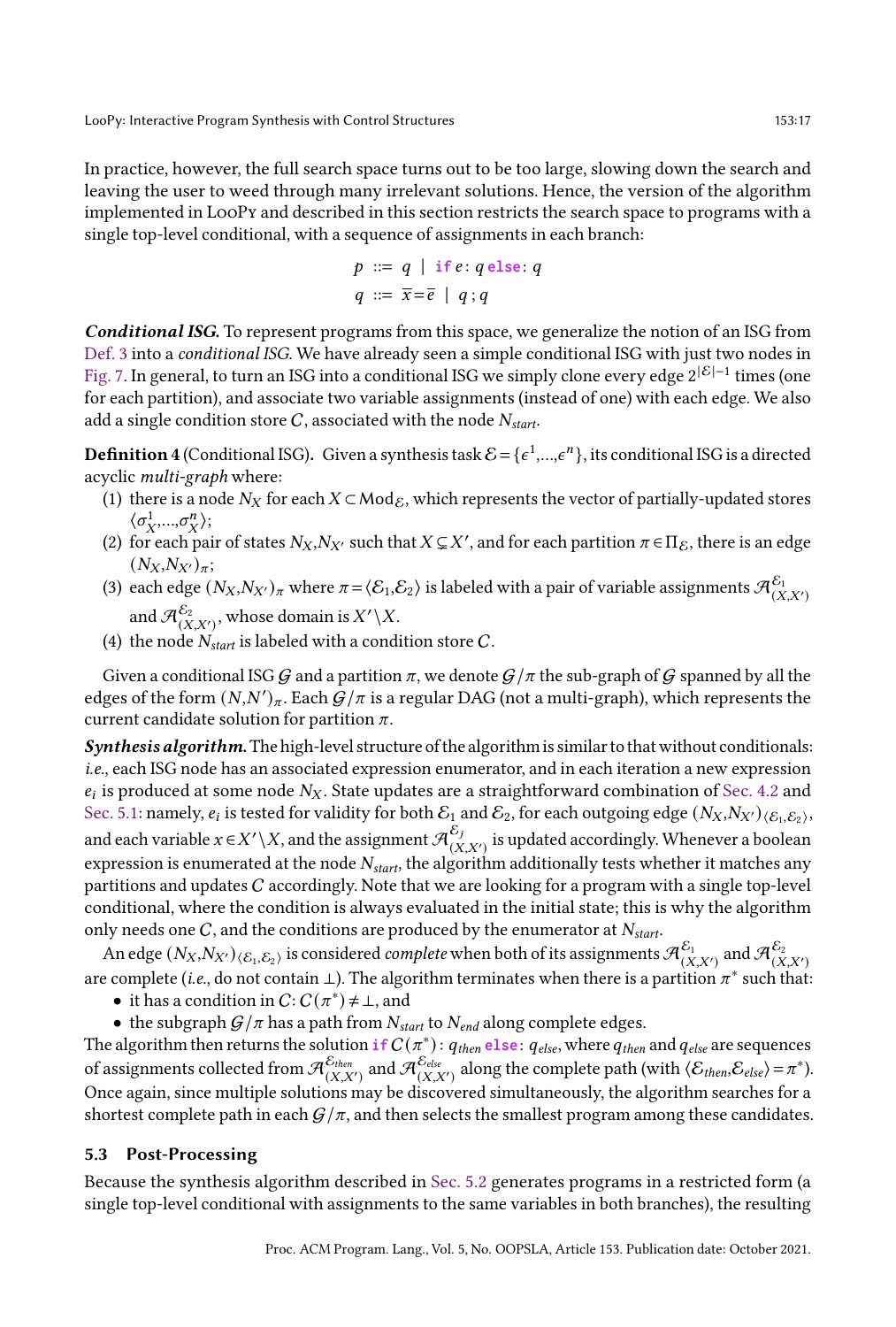<span id="page-17-0"></span>

Fig. 8. Examples of post-processing of synthesized conditional programs to make them more readable.

program is not always the most concise or natural. To improve readability of synthesized programs, LooPy post-processes the solution to simplify it before presenting to the user.

More specifically, the following rewrite rules are repeatedly applied until a fixed point is reached:

- (1) **Removing self-assignment.** A variable  $x \in \text{Mod}_{\mathcal{E}}$  might be actually modified only in one branch of the solution and not the other. In this case, the algorithm generates a self-assignment  $x=x$ , which can be simply removed during post-processing, as shown in step  $\Omega$  in [Fig. 8a](#page-17-0).
- (2) Removing empty branches.As a result of applying other rules, one branch of the conditional can become empty and can be removed. If the remaining branch is the *else* branch, LooPy turns it into the then branch and negates the condition, as shown in step  $\mathcal{Q}$  in [Fig. 8a](#page-17-0).
- (3) Splitting simultaneous assignments. The generated solutions might include simultaneous assignments even when they are not strictly required (recall the example in [Sec. 4.1\)](#page-10-0). Our experience shows that a sequence of simple assignments is usually more familiar and hence more readable than a simultaneous assignment. For this reason, LooPy splits a simultaneous assignment into a sequence of simple assignments whenever this is sound, i.e., when there is no cross-variable dependency between left- and right-hand sides. Step  $\circled3$  in [Fig. 8b](#page-17-0) shows an example of this rewrite; this is sound because  $x + z$  does not use y and  $y + z$  does not use x. On the other hand, x,  $y = x + z$ ,  $y + x$  cannot be straightforwardly split, because the right-hand side assigned to y uses x, and specifically its old value. Splitting assignments has the additional benefit that it makes other rewrite rules more likely to apply.
- (4) Factoring out unconditional code. Some of the assignments might be duplicated between the then and else branches, and hence can be factored out of the conditional. An example is shown in step  $\overline{4}$  in [Fig. 8c](#page-17-0). More specifically, LooPy extracts the identical prefix and suffix of assignments from the two branches, and places these statements before and after the conditional, respectively. In order to maximize the common prefix/suffix, LooPy also re-orders assignments inside each branch whenever this is sound; for example in [Fig. 8c](#page-17-0) the statement  $d = a + b$  is re-ordered before  $c = a + b$  (since there is no dependency between the two) and becomes part of the common prefix.

# <span id="page-17-1"></span>6 EMPIRICAL EVALUATION

We design our experiments to answer the following research questions: overall, we want to show that LooPy requires less time and less input from the user than big-step synthesizers, and yet generates correct and general programs most of the time.

(RQ1) Can LooPy handle a wide range of synthesis tasks at interactive speeds?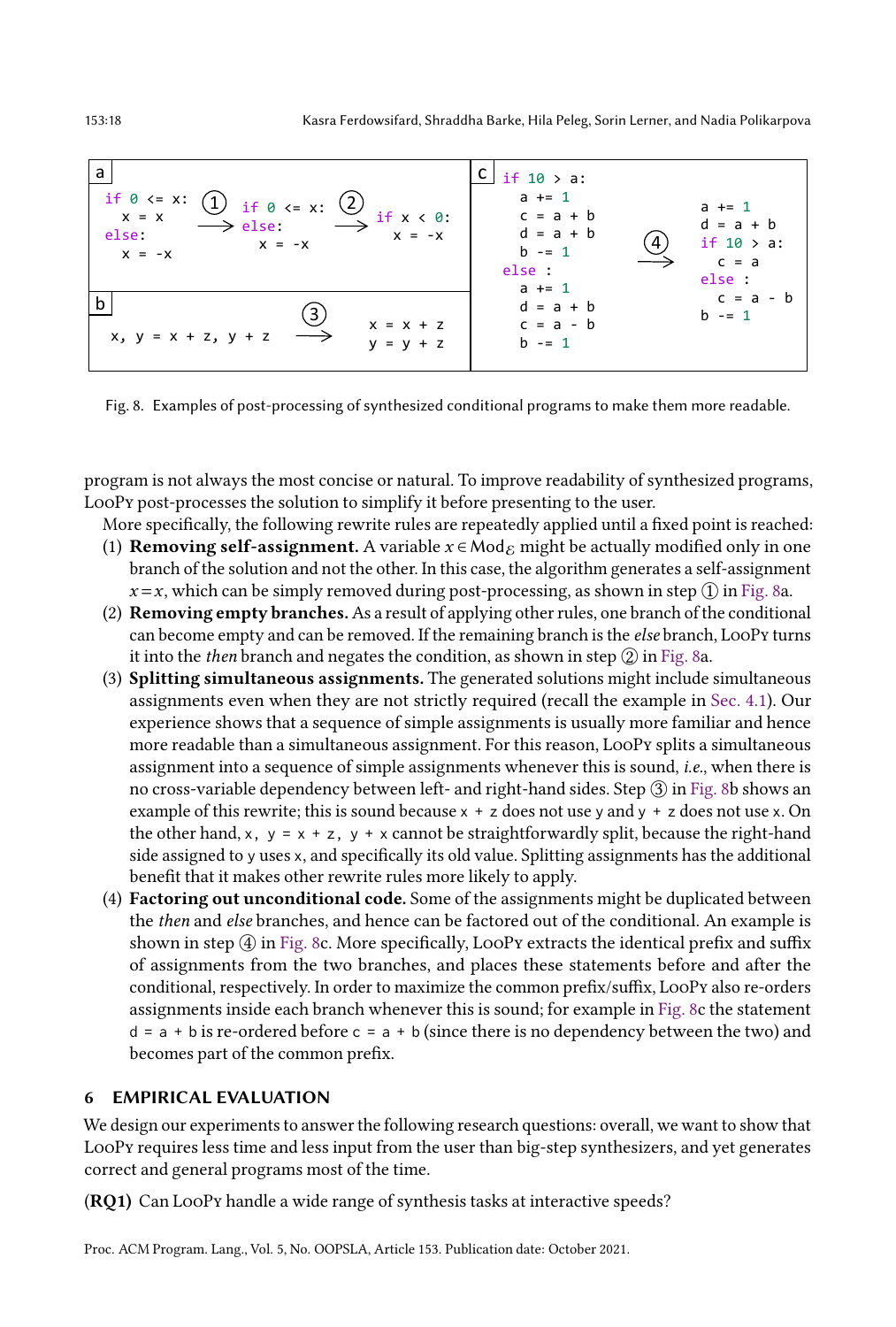<span id="page-18-0"></span>

|                   | Number of  | Avg.                  | Avg. solution    |             | Avg. number Avg. iterations |
|-------------------|------------|-----------------------|------------------|-------------|-----------------------------|
| Benchmark suite   | benchmarks | $ Mod_{\mathcal{E}} $ | size (AST nodes) | of examples | per example                 |
| No control flow   | 61         |                       | 8.9              | 1.6         |                             |
| LooPy conditional |            | 1.0                   | 14.6             | 2.6         |                             |
| LooPy             | 38         | 1.8                   | 11.9             |             |                             |
| FRANGEL           | 23         |                       | 79               |             | 6.0                         |

Table 1. Summary of the four benchmark suites used in LooPy's empirical evaluation.

- (RQ2) Does LooPy require less user input to synthesize correct programs with loops compared to the state of the art?
- (RQ3) Does enumerating programs using the conditional ISG affect LooPy's ability to solve simple non-conditional synthesis tasks?
- (RQ4) Are assignment sequences necessary to solve benchmarks with loops, or is simultaneous assignment sufficient?

Implementation.We implemented LooPy in Scala based on the algorithm in [Sec. 5.2,](#page-15-0) using a standard size-based bottom-up synthesizer as the expression enumerator in each ISG node. Each enumerator has a vocabulary of 84 components, plus all the variables available in the before-state, and string literals extracted from the after-state. Our implementation is single-threaded; there is much room for improvement via parallelism, as each ISG node can be handled independently.

Benchmarks. We evaluated LooPy on 131 benchmarks from four benchmark suites:

- (1) No control flow: a suite of 61 benchmarks from previous synthesizers that generate assignments without conditions or loops.
- (2) LooPy conditional: a suite of 9 benchmarks that contain a conditional statement outside the context of a loop.
- (3) LooPy: a suite of 38 block-level synthesis tasks extracted from programs with loops via live execution; the original looping programs are curated from competitive programming and educational problems, as well as our user study tasks, described in [Sec. 7.](#page-23-0)
- (4) FrAngel: 23 benchmarks from FrAngel's ControlStructures benchmark suite [\[Shi et al.](#page-28-2) [2019\]](#page-28-2).

The statistics for these benchmarks, including the size of specification provided, are shown in [Tab. 1.](#page-18-0) For each benchmark, we created a set of gold standard solutions to compare synthesis results against. We next detail the process of selecting and converting FRANGEL's benchmarks for LOOPy.

Selection criteria. We selected 23 tasks from FRANGEL's ControlStructures benchmark suite, which tests manipulating list-like data structures in various ways. Of the 40 benchmarks in the original suite, we excluded those with constructs not supported by LooPy according to the following criteria:

- − Benchmarks that contain chained conditionals or multiple chained loops. Such benchmarks were broken up into multiple benchmarks and added to the *LooPy benchmarks* set.
- − Benchmarks that contain unsupported types, where no comparable type exists in LooPy (e.g., matrices, benchmarks that hinge on null pointers).
- − Benchmarks that require external library functions not present in the standard library.

Benchmark translation. Since FRANGEL synthesizes Java programs from end-to-end specifications, we converted FrAngel's benchmarks into Python and block-level specifications. Additionally, the typical structure of a FrAngel benchmark is a set of approximately five examples where one represents the general case and the remainder are mutations covering corner cases. We converted the general case example from each of the selected FrAngel benchmarks to the LooPy specification format using the following steps: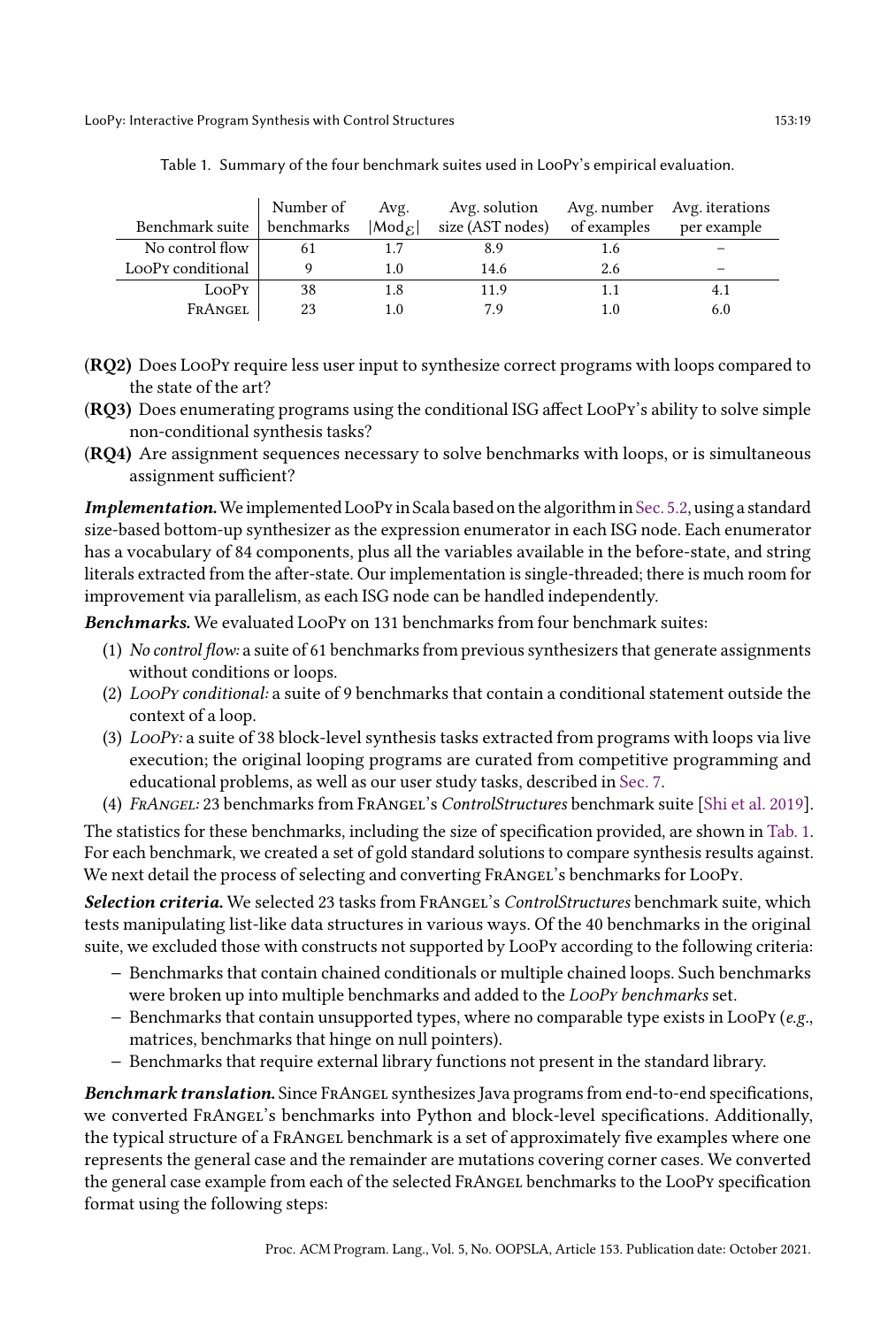#### 153:20 Kasra Ferdowsifard, Shraddha Barke, Hila Peleg, Sorin Lerner, and Nadia Polikarpova

<span id="page-19-0"></span>

Fig. 9. Performance of the LooPy synthesizer on the full benchmark suite at 300s timeout.

- (1) The representative example was translated from Java to Python; built-in Java collections were replaced with Python lists or sets, and Java-specific elements such as null references were removed if present.
- (2) We manually specified the intermediate variables (if needed) to synthesize the solution.
- (3) We manually specified the loop structure, typically a **for** loop over the elements or the indexes of the input.
- (4) Starting with the representative example's input, we provided the intermediate output values for each iteration (typically six iterations).
- (5) FrAngel's gold standard solution was translated from Java to Python.

Additionally, benchmarks that can be solved by LooPy without the use of a loop were also added to the No Control Flow or LooPy Conditional benchmark suite.

Experimental setup. All benchmarks were run on an AMD Ryzen 3800X processor, with the JVM maximum heap size set to 24 GB.

# 6.1 RQ1: Synthesis at Interactive Speeds

To test RQ1, we ran LooPy on all 131 benchmarks in our joint benchmark suite. We set a timeout of five minutes, and measured the time to completion and the correctness of the synthesis result for each of the benchmarks. We show the results in [Fig. 9.](#page-19-0)

Results. Of the 131 benchmarks, LooPy terminates on 125 (95%) within five minutes, and correctly solves 99 (76%). However, since five minutes is far too long a wait within an actual programming workflow, we would like to examine LooPy at an interactive timeout, seven seconds.

By a seven-second timeout, LooPy terminates on 120 benchmarks (92%), it correctly solves 96 (73%). This difference is small enough to consider the shorter timeout extremely beneficial: most synthesis tasks still behave the same, but the wait is sufficiently short to prevent the user from losing the context of their work. We therefore answer RQ1 in the affirmative.

# 6.2 RQ2: Specifications Required for LooPy's Interaction Model

To test whether LooPy's interaction model requires less specification effort than the state of the art, we picked FRANGEL as our baseline and used their manually crafted ControlStructures benchmarks. We performed two experiments:

1) We manually minimized the example sets in FrAngel's original benchmarks to the minimum set required for correctness. This gives us a *lower bound* on the number of end-to-end examples that are necessary to use a big-step synthesizer.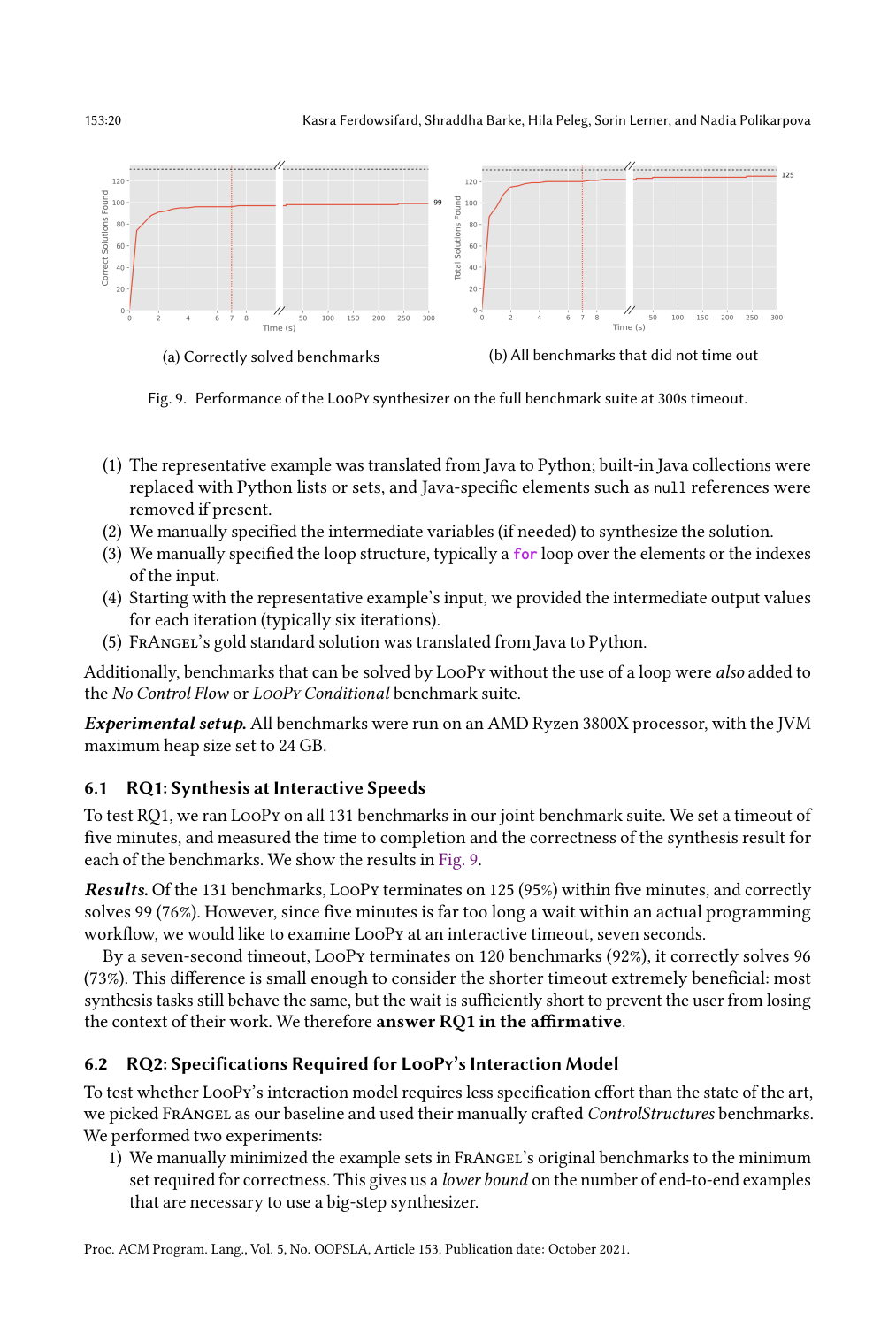<span id="page-20-0"></span>

(a) Correctly solved benchmarks (b) All benchmarks that did not time out (c) FRANGEL end-to-end examples

Fig. 10. The effect of the number of examples and the number of iterations from each example on LooPy using the FrAngel benchmark set, and the number of examples provided and required by FrAngel.

2) We tested LooPy with a varying number of examples and a varying number of loop iterations per example.

6.2.1 Minimizing FrAngel. FrAngel's original ControlStructures benchmarks have an average of 5.5 end-to-end examples per benchmark. To minimize the example sets, we modified the benchmarks by successively reducing the number of examples as long as the result remained correct. Because FrAngel uses stochastic search, we ran each modified benchmark three times with a timeout of 30 seconds, and considered the result correct if it was correct in at least one of the three attempts.

Results. The results are shown in [Fig. 10c.](#page-20-0) For most benchmarks, FRANGEL needs most of the original examples—an average of almost four end-to-end examples per benchmark. We further observe that even though for some of the benchmarks half or more of the examples could be removed, selecting those examples was far from intuitive. The original example set is more representative of a typical input to a big-step PBE synthesizer, since it was likely curated via the usual method of adding examples as long as the result is incorrect.

6.2.2 Varying Number of Examples for LooPy. To measure the size of user input LooPy needs, we exercised it with varying numbers of examples and loop iterations per example.

We translated each FRANGEL benchmark with all its original examples, excluding examples where the loop is not entered (e.g., an empty list as input). As mentioned above, each FRANGEL benchmark file typically starts with a "main" example (sometimes two) demonstrating the main success scenario of the desired program, followed by mutations introducing corner cases.Many of these are differentiating examples, which do not capture representative behaviors but rather distinguish the desired program from simpler programs. For this reason, we cannot select  $n$  examples at random, as we may wind up with just the corner cases and nothing demonstrating the core behavior. Therefore, we consider the examples in the order in which they appear in the FRANGEL benchmark file.

For each FRANGEL benchmark, we run LOOPy on the first 1-4 examples, with the first 1-5 iterations of the loop for each example. The percentage of benchmarks that did not time out and the percentage of benchmarks where LooPy found the correct program appear in [Fig. 10.](#page-20-0)

**Results.** LooPy's correctness peaks around  $4-5$  iterations of  $2-3$  examples, but even at five iterations of one example, correctness is at 70%. This is despite several FrAngel benchmarks where the endto-end specification requires at least two examples, such as the benchmark "Are all list elements positive?ž. Here, the end-to-end specification requires two examples: one where the property holds and one where it does not. In LooPy, however, it is sufficient to invoke the program on a single list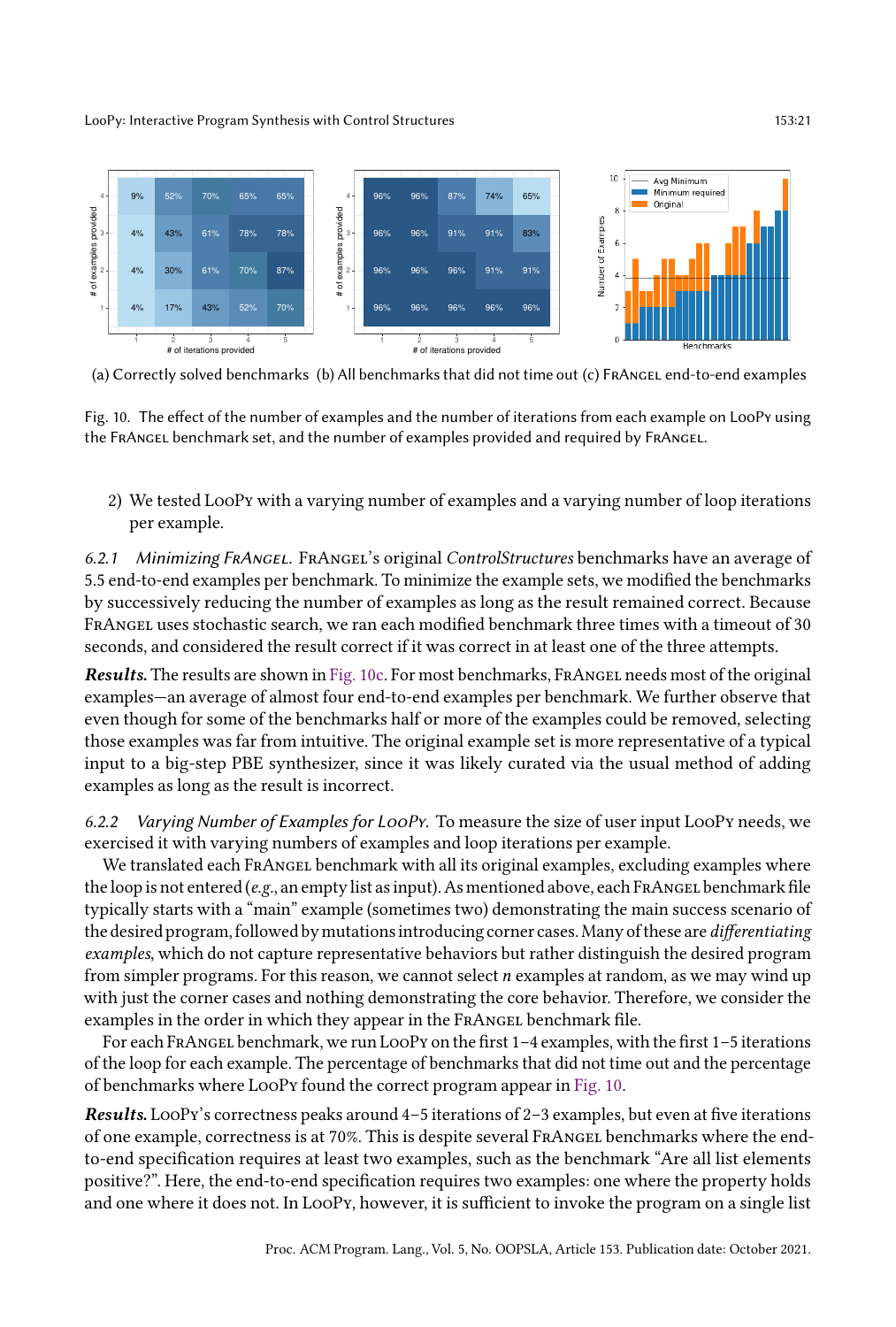153:22 Kasra Ferdowsifard, Shraddha Barke, Hila Peleg, Sorin Lerner, and Nadia Polikarpova

<span id="page-21-0"></span>

Fig. 11. Differences in synthesis time and correctness between LooPy and a single expression enumerator.

that does not satisfy the property, as long it has a prefix that does. If we use all iterations of a single example (often more than five), LooPy succeeds on all FRANGEL benchmarks but one.

It is also rather expected that providing just one iteration has a low success rate, even with multiple examples (see the leftmost column of [Fig. 10a\)](#page-20-0). It is similarly unsurprising that LooPy times out more often as the number of examples increases (see [Fig. 10b\)](#page-20-0), due to the properties of Observational Equivalence we discussed in [Sec. 4.2.](#page-11-0)

To conclude, LooPy does quite well when provided fewer inputs than FRANGEL: LooPy solves most of the benchmarks using only five inputs (more specifically, five iterations of one examples), while FRANGEL requires 5.5 examples on average. LOOPY reaches its peak accuracy with 6-10 inputs, which is comparable with the number of examples FrAngel needs on its most demanding benchmarks. Moreover, we believe that multiple loop iterations for one example are easier to provide than to come up with entirely new end-to-end examples, which is supported by our user evaluation in [Sec. 7.](#page-23-0) With this in mind, we answer RQ2 in the affirmative.

#### 6.3 RQ3: The Overhead of Conditional ISG

The goal of this experiment is to measure the overhead of maintaining multiple expression enumerators and keeping track of multiple example partitions. To this end, we compare the full LooPy algorithm from [Sec. 5.2](#page-15-0) to a baseline synthesizer, which consists of a single bottom-up OE enumerator (of the same kind as used in each node of the ISG). Because the baseline synthesizer cannot handle conditionals or sequential composition (it can only synthesize a single assignment statement), we restrict this experiment to the No Control Flow benchmark suite. While none of these benchmarks require conditionals, some of them do require multiple assignments. When solving these benchmarks with the baseline synthesizer we manually decompose them into independent single-assignment tasks and set the timeout of seven seconds for each task. We then compare synthesis times and results between the baseline synthesizer and the full LooPy algorithm; the results are shown in [Fig. 11.](#page-21-0)

Results. We first focus on synthesis times for those benchmarks that only require a single assignment [\(Fig. 11a\)](#page-21-0). We notice that with the exception of two benchmarks synthesis times remain mostly unchanged, as does the number of expressions enumerated. This is understandable because when a task has just one modified variable, the ISG contains only two nodes,  $N_{start}$  and  $N_{end}$ , and a single enumerator at  $N_{start}$  (which is identical to the enumerator of the baseline synthesizer). Hence, both algorithms are exploring exactly the same stream of expressions; the only difference in performance comes from the fact that LooPy has to test validity of each expression against multiple partitions (and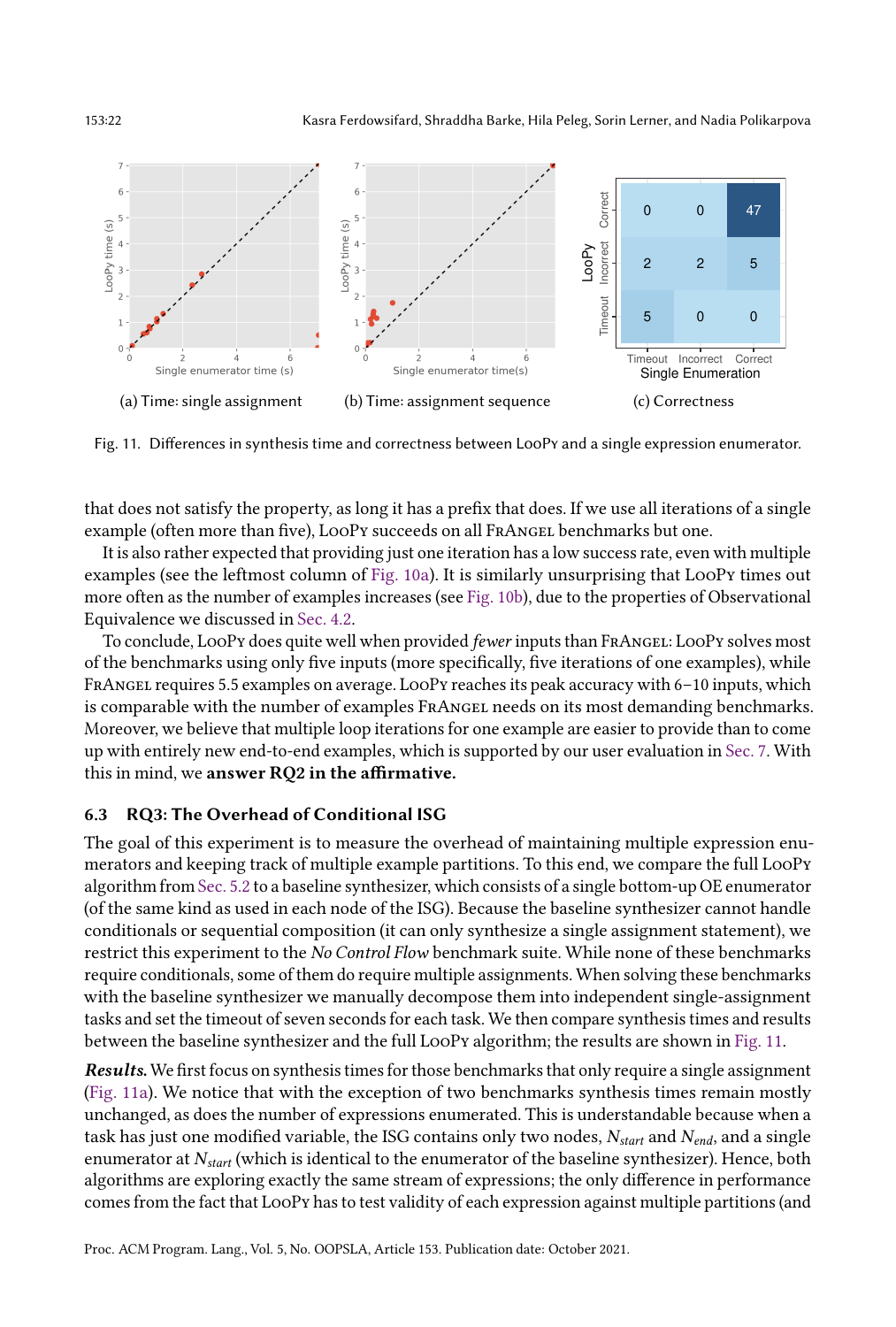<span id="page-22-0"></span>

Fig. 12. Differences in running time and correctness between LooPy and LooPy<sub>sim</sub>.

also test boolean expressions as candidates for the condition store). The two outliers are benchmarks where the baseline synthesizer times out while LooPy finds a short but incorrect conditional solution.

For the benchmarks that require assigning multiple variables [\(Fig. 11b\)](#page-21-0), LooPy predictably takes longer, because it has to figure out the order of assignments, while for the baseline synthesizer the order is predefined. Despite this handicap, LooPy takes no longer than two seconds to solve each benchmark that the baseline synthesizer can also solve.

There are five benchmarks that were correctly solved by the baseline synthesizer and incorrectly solved by LooPy [\(Fig. 11c\)](#page-21-0); all five require multiple assignments. In three of those, LooPy finds a different order of assignments, which happens to match the examples; in the remaining two, LooPy introduces a spurious condition, which leads to a shorter but incorrect solution.

Overall, using a conditional ISG has some effect on LooPy's ability to solve benchmarks without control flow, but this effect is small compared to the wealth of new benchmarks that can now be solved.

#### 6.4 RQ4: The Effect of Assignment Sequences

Maintaining an ISG with multiple enumerators enables LooPy to synthesize assignment sequences, which, as we illustrated in [Sec. 4.2,](#page-11-0) may result in a simpler solution compared to a single simultaneous assignment. In this experiment we evaluate whether this actually happens in practice (and hence, whether the additional complexity and performance overhead of the full ISG is justified). To this end, we created  $Loop_{\text{Sim}}$ , a version of  $Loop_{\text{Y}}$  capable of synthesizing only simultaneous assignments but not assignment sequences. LooP $v_{sim}$  maintains a conditional ISG with only two nodes,  $N_{start}$ and  $N_{end}$ . We ran LooPy<sub>sim</sub> on our entire benchmark suite and measured time to termination and correctness, compared to the original LooPy synthesizer. The results appear in [Fig. 12.](#page-22-0)

Results. When it comes to synthesis times, on average, LooPy tends to be slightly slower that LooPysim, because of the overhead of multiple enumerators. Predictably, this effect is not observed for any single-variable benchmarks, as the two ISGs are identical in this case. For most other benchmarks, the performance overhead is small: most importantly, there are only two benchmark where  $\text{LoopY}_{\text{sim}}$ finishes and LooPy times out. There are also two benchmarks where the opposite happens: LooPy finishes and  $\text{LoopY}_{\text{sim}}$  times  $\text{out}^9$  $\text{out}^9$ ; this happens precisely because the simultaneous assignment solutions are larger (in this case, sufficiently large to cause a time out).

<span id="page-22-1"></span> $^9$ In [Fig. 12a](#page-22-0) there appear to be three such benchmarks, but one of them actually finishes right before the timeout.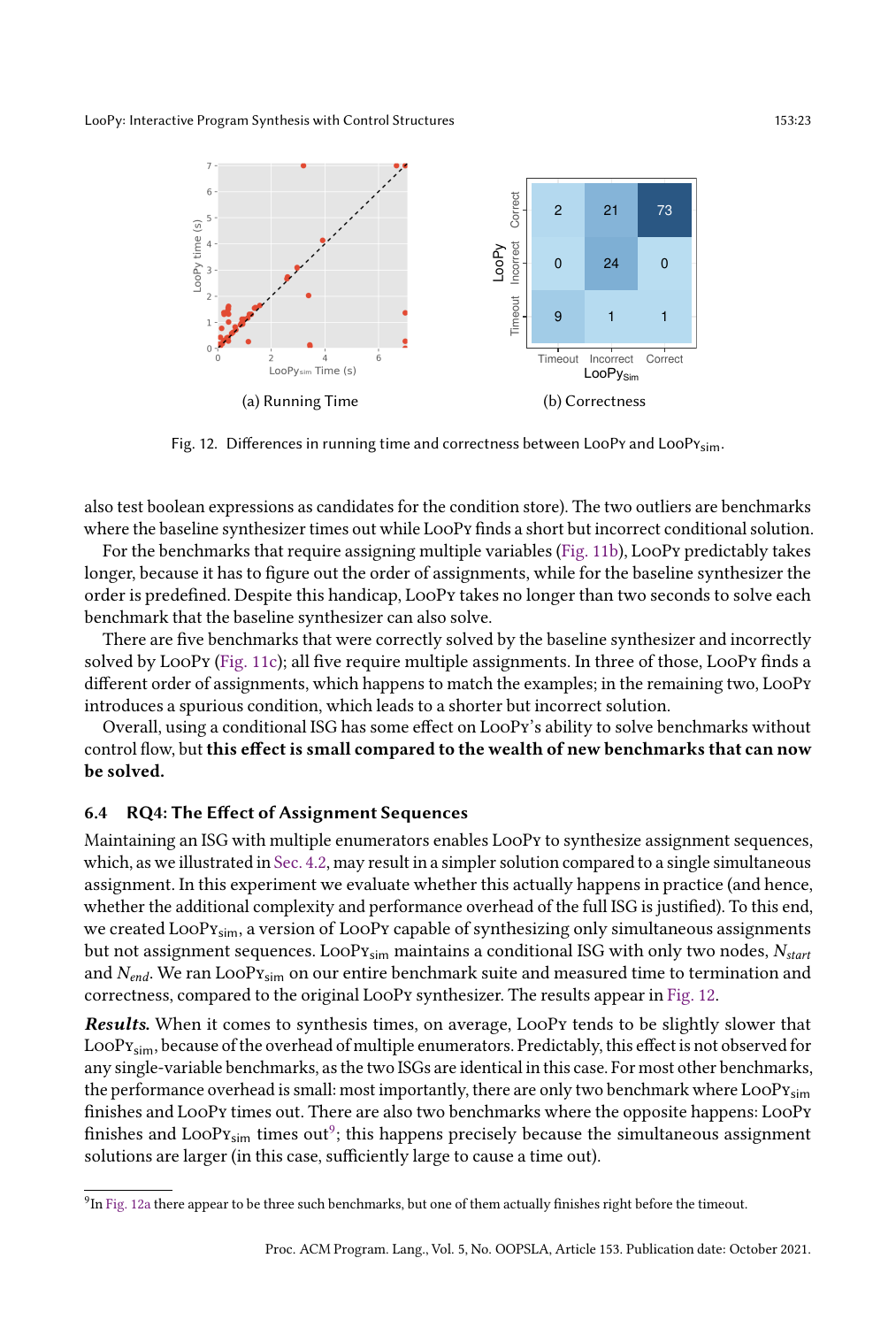```
1 """
2 k-th digital root:
3 Compute the k-th digital root of a natural
4 number n, that is, replace n with the sum
5 of its digits k times .
6 >>> task (1798 , 3)
7 7
8 ( because
9 1. 1 + 7 + 9 + 8 -> 25
10 2. 2 + 5 -> 7<br>11 3. 7 -> 7)
1213 def task(n, k):
14 rs = n
15 return rs
16
17 task (1798, 3)
                                                  \mathbf{r}2 Extract Numbers :
                                                  3 Given a string containing numbers separated by
                                                  4 exactly one non - integer character , return a
                                                  5 list containing all the numbers in the string .
                                                  6 >>> task ( '13 a7b42 ')
                                                  7 [13 , 7 , 42]
                                                  \frac{1}{8} """
                                                  9 def task ( s ):
                                                 10 rs = []
                                                 11 return rs
                                                 12
                                                 13 task (' 13 a7b42 ')
```
Fig. 13. The initial state of the study tasks, as provided to the users in VSCode.

With regard to the quality of solutions, [Fig. 12b](#page-22-0) shows that there are 21 benchmarks that LooPy solves correctly and LooPy<sub>sim</sub> solves incorrectly. Note that we did not include any programs with simultaneous assignments in the set of gold standard solutions, because we consider them less readable. As a result, we consider a LooP $y_{sim}$  solution "incorrect" whenever it still contains a simultaneous assignment after post-postprocessing (even if it is semantically equivalent to the gold standard). Out of these 21 incorrect solutions, 10 are actually larger in size than the sequential version because they repeat sub-expressions instead of using an intermediate variable.

To conclude, with the same number of timeouts and more correct programs, we find assignment sequences to benefit LooPy and answer RQ4 in the affirmative.

#### <span id="page-23-0"></span>7 LOOPY IN THE HANDS OF USERS

Block-level synthesis relies on user-generated block-level specifications, and we need to support the assumption that these specifications are reasonable and convenient for users to provide. To that end, we ran a preliminary qualitative user study focusing primarily on the question:

(RQ5) Is providing block-level specifications feasible for users?

Implementation. We modified our VSCode extension for Small-Step Live PBE [\[Ferdowsifard et al.](#page-27-4) [2020\]](#page-27-4), adding: i) sketch holes with multiple variables, ii) separation between the before- and after-state in the projection box, and iii) live execution of sketches with the user as oracle. A live PBE synthesis task is then converted into a block-level synthesis task as described in [Sec. 3.](#page-8-1)

Study method. We recruited five participants (one male, one female, one non-binary, and two preferred not to state), with 4-10 years of programming experience for a two-hour study. Participants were recruited online and screened by the question "In the past year, how often did you use Python?", selecting participants who reported more than "never" and less than "once a day".

The study was conducted over a remote-controlled Zoom session on the same desktop machine used for the experiments in [Sec. 6.](#page-17-1) In the first part of the study, users watched a tutorial video and solved a training task (String Compression from [Sec. 2\)](#page-3-0), where they could get assistance and were encouraged to ask questions. In the second part of the study, they were asked to solve two study tasks (depicted in [Fig. 13\)](#page-23-1) and explain their thought process throughout. Since the focus of the study was not on solving the tasks, but on providing specifications, users were specifically asked to solve the tasks using a loop, and if they were struggling with the algorithm after 20 minutes, we verbally provided an algorithmic hint. Each task had a 30 minute time limit. At the end of the session, users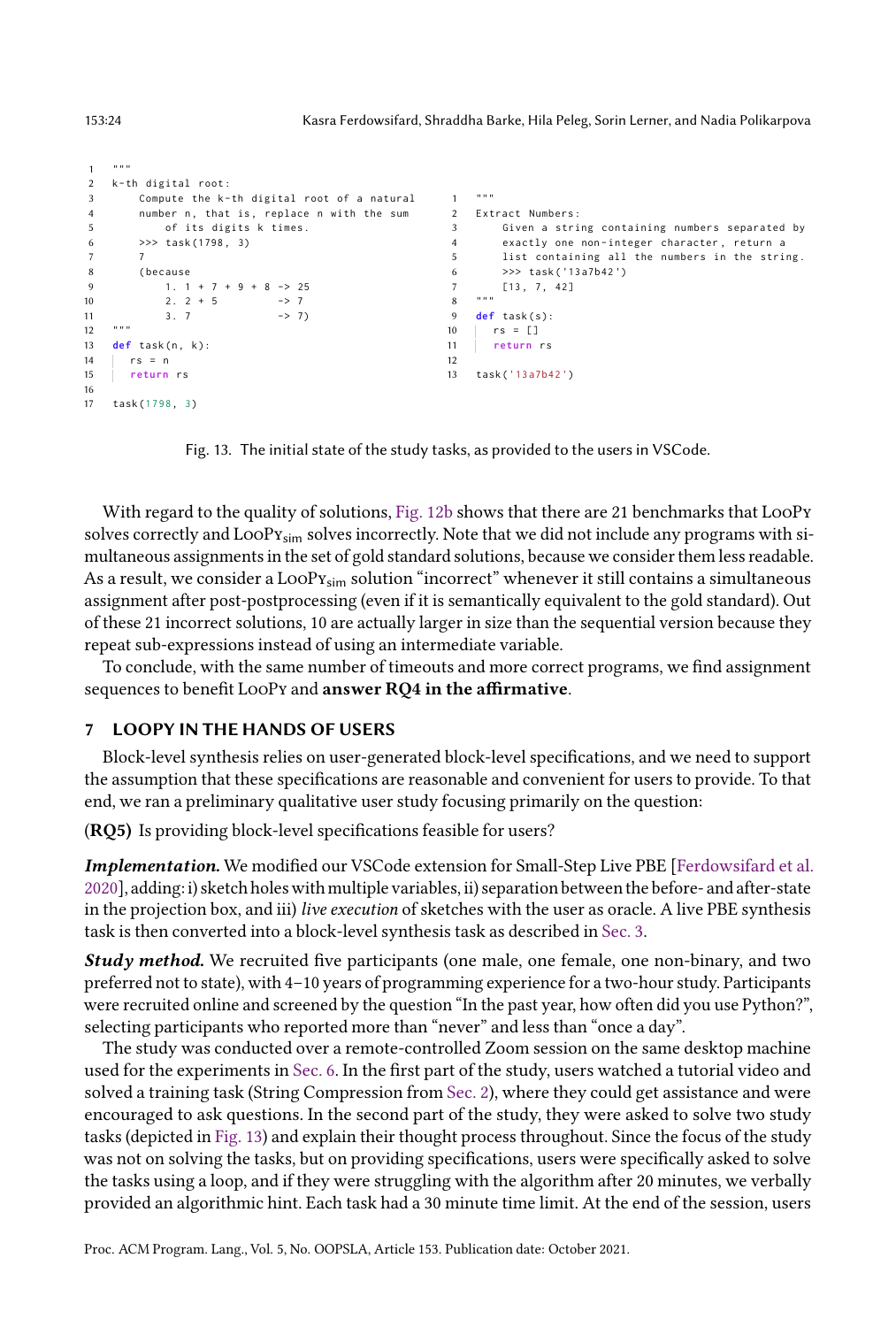were asked to fill a short survey about their experience, what they found helpful or frustrating, and what suggestions they have for improving LooPy.

Observations. Four users solved both tasks and the remaining one only solved the second task; two users required a hint for one of the tasks. Given the small size and scope of the study, we forgo a quantitative analysis of their sessions, and focus on qualitative responses and observations. We found that users naturally provided block-level specifications where appropriate without any notable issues in terms of the specification itself.

P1 and P3 explained they found LooPy challenging because of the need to have a concrete algorithm in mind before providing the specification. P3 stated that "the hardest part for me was the need to understand the structure of the skeleton before handing things to LooPy-how many and which variables I want, and on what to iteratež. We observed a related pattern, where P1, P2 and P4 started with a small-step specification, and once they had a more holistic view of the loop body tried again with a block-level specification for the entire loop body. P3 and P5 provided correct block-level specifications from the start. Given that P3 and P5 were not notably more experienced than other participants, we think that this is most likely because they had the complete algorithm in mind from the beginning, whereas other participants incrementally discovered the algorithm and realized after a few tries that they would need to modify multiple variables at once.

Users also found LooPy useful in multiple ways. P1 and P2 both mentioned that it was useful in writing more idiomatic code. P3 mentioned that they could have solved the tasks without LooPy, but it would have been more frustrating, and P4 found synthesizing loop bodies less tedious than writing them manually, saying "anywhere there's a loop, and I kind of know what it's supposed to do, [...] it's much easier to just write the input-output examples for each loop body iteration".

Conclusions. While we would need a much larger-scale study to make strong empirical claims, this study suggests that block-level specifications are indeed reasonable and intuitive to provide. Additionally, we notice that block-level specifications allow for a data-driven pattern of exploratory programming, where the programmer explores different intermediate states instead of code.

One major limitation of LooPy (mentioned by P1, P4 and P5) was users wanting a better understanding of why LooPy fails when it does. This is not unique to LooPy, e.g., it is discussed as a part of the "User-Synthesizer Gap" in our prior work [\[Ferdowsifard et al. 2020\]](#page-27-4).

#### 8 LIMITATIONS

In this section, we discuss some of the limitations to LooPy's generality and usability, one stemming from the interaction model and others from the UI design.

Correcting specifications. The current LooPy UI makes it difficult for users to iterate on their specifications. While the user is providing examples in the projection box, they can move between variables and loop iterations and change their input (while live execution updates the rest of the projection box accordingly). Once they launch the synthesis task, however, the projection box disappears. If synthesis fails or produces a wrong result, the user cannot go back and edit their input; instead, they have to restart the interaction, providing the entire specification from scratch. Similarly, when the focus is inside the projection box, the user cannot modify the surrounding code or the set of output variables of the hole without exiting from the box and restarting the interaction.

The need to correct an erroneous specification has been pointed out by several of our study participants. We believe this can be fixed just by changing the UI so that undoing a synthesis task returns the user to the projection box with the latest specification. More complex forms of storing and restoring specifications, however, are non-trivial to implement, especially if the code surrounding the hole has changed, which invalidates the before-states inside the specification.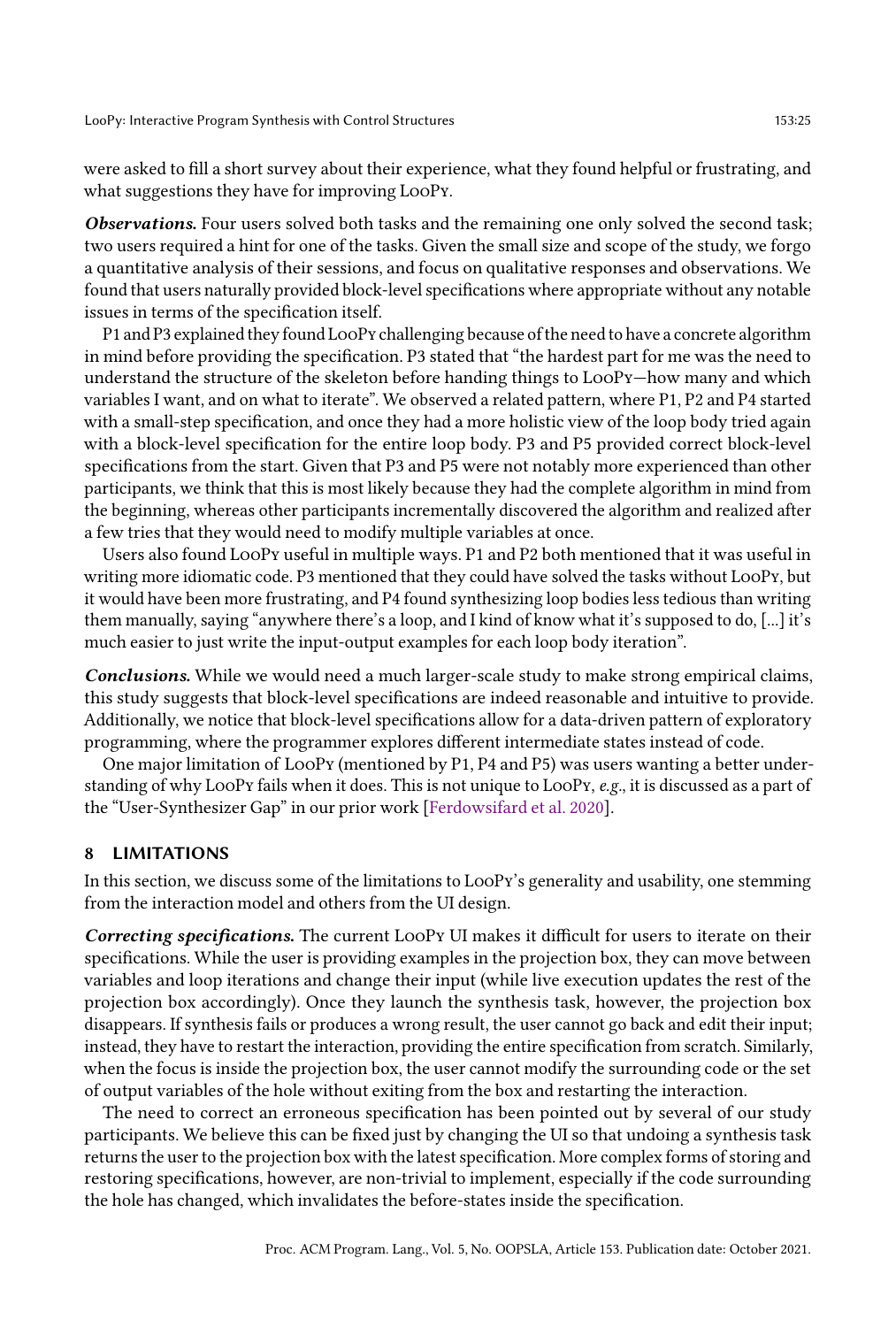While loops.We designed and tested LooPy in the context of **for** loops iterating over a fixed collection. In this context the number of loop iterations is known a-priori, making it natural for the user to specify one iteration at a time, as shown in [Fig. 2.](#page-5-0) Although live execution and block-level synthesis generalize straightforwardly to **while** loops with a user-provided loop condition, the user experience is far more confusing in that case, as the number of loop iterations displayed in the projection box might change as the user is entering the specification. Specifically, assume that the user enters a hole in place of the entire body of a **while** loop. Upon entering this hole's projection box, the loop condition must evaluate to True, making the loop infinite; in this case the projection box displays the first several iterations. The user can then proceed to enter after-states for as many iterations as they would like. As soon as the state they entered causes the loop condition to evaluate to False, however, any further iterations disappear from the projection box. Next, assume that the body of the loop contains more code around the hole. Now the number of iterations may change beyond the next iteration, making the change even less comprehensible. Although this interaction is supported by LooPy, we deemed it too confusing for the user to include in our evaluation.

Comprehensions. LooPy inherits the ability to synthesize Python's list and dictionary comprehension from Small-Step Live PBE [\[Ferdowsifard et al.](#page-27-4) [2020\]](#page-27-4). Unlike loops, however, the user cannot observe individual iterations within a comprehension and specify intermediate values for the data structure it is building. Instead, a comprehension is handled and specified like any other expression on the right-hand side of an assignment. This, however, is strictly a limitation of the current UI implementation: the live PBE interaction model could certainly be applied to synthesize comprehensions from block-level specifications.

# 9 RELATED WORK

There is a long and rich history of work on program synthesis. Broadly speaking our work distinguishes itself from prior work by providing a block-level synthesis approach and associated interaction model that allows small-step synthesis with control structures at interactive speeds. We now discuss the most closely related work to LooPy.

Synthesis with loops and recursion. Relatively few PBE tools support loops and recursion (or equivalent higher-order functions). Perhaps the most closely related to LOOPy is FRANGEL [\[Shi](#page-28-2) [et al.](#page-28-2) [2019\]](#page-28-2), which supports component-based synthesis for Java programs with control structures. Because FrAngel uses big-step (function-level) specifications, in principle it does not require users to have knowledge of the algorithm or intermediate variables. In practice, however, to make the search tractable, FrAngel requires users to provide a variety of examples including base cases and corner cases, and so some knowledge of the algorithm is still required. Also, as discussed more throughout the paper, FrAngel's approach is not fast enough for an interactive setting.

Other PBE tools that efficiently support recursion and higher-order functions include Escher [\[Al](#page-27-6)[barghouthi et al.](#page-27-6) [2013\]](#page-27-6), Мұтн [\[Osera and Zdancewic 2015\]](#page-28-9), Sмұтн [\[Lubin et al.](#page-28-1) [2020\]](#page-28-1),  $\lambda^2$  [\[Feser](#page-27-8) [et al.](#page-27-8) [2015\]](#page-27-8), BIG $\lambda$  [\[Smith and Albarghouthi 2016\]](#page-28-10), and RESL [\[Peleg et al.](#page-28-7) [2020\]](#page-28-7). There is a general theme behind all these tools: efficient synthesis is achieved by extracting a local specification for the recursive call (or the higher-order argument). Different tools use different approaches to make such extraction possible. For example, My $\tau$ н requires the user examples to be *trace complete*;  $\lambda^2$ does not require trace completeness, but only works efficiently when examples happen to be trace complete; RESL restricts iteration patterns to map and filter (as opposed to general folds) which enables extraction of a local specification without a trace completeness requirement. LooPy is similar to all these tools in that it uses local specifications of loop bodies to achieve efficient synthesis, but uses a different approach to make this feasible: LooPy supports dependent (fold-like) loops, and leverages its interaction model to solicit local specifications from the user.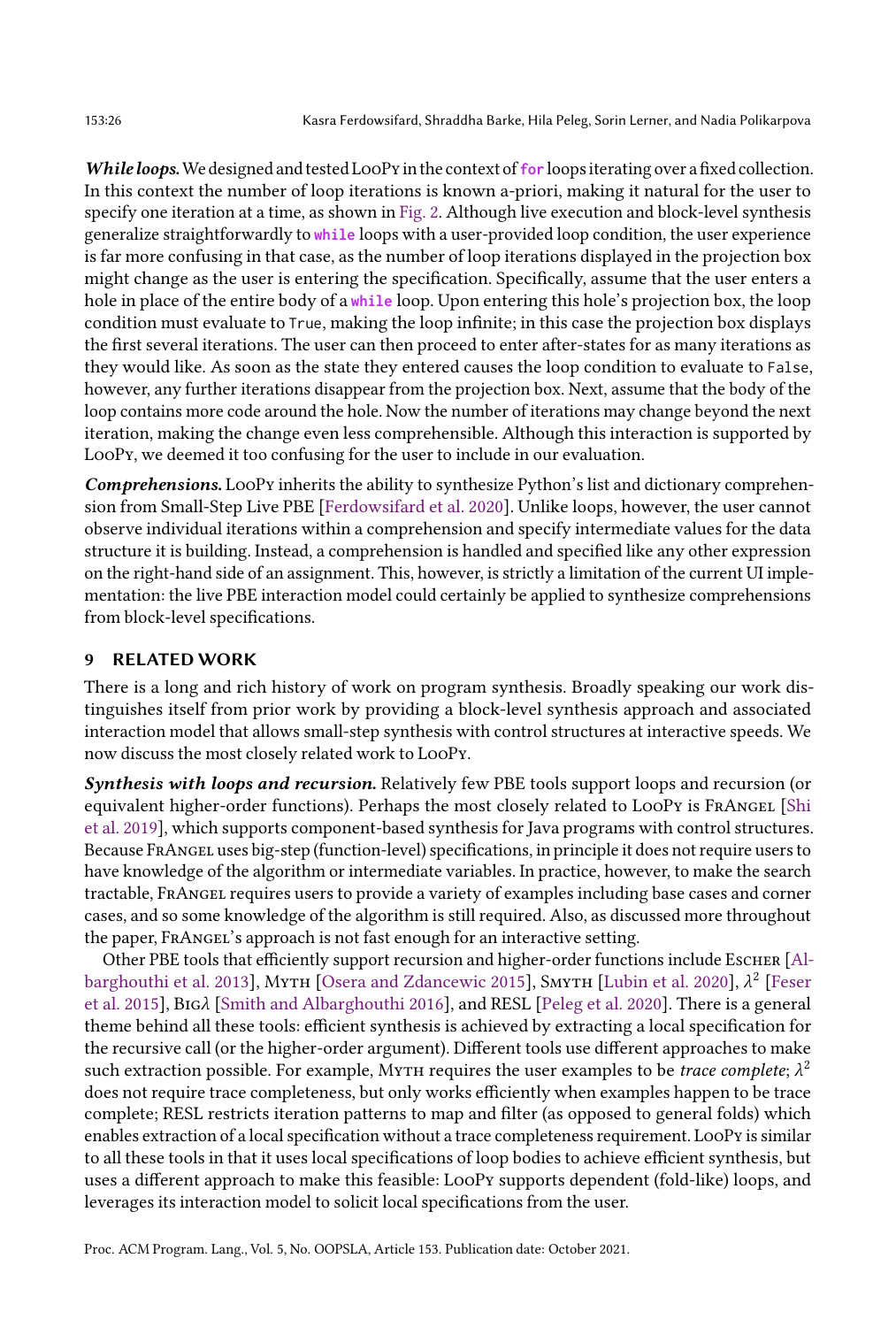Our solution to synthesizing loops by asking the user to provide more convenient specifications is partly inspired by ROUSILLON [\[Chasins et al.](#page-27-9) [2018\]](#page-27-9), a tool for web scraping by demonstration. Rousillon can synthesize programs with loops that extract tabular data from a webpage by making a "contract with a user" that they will demonstrate just the first row of the table; ROUSILLON even supports nested loops using the same technique and domain-specific insights. The main difference with our work is that ROUSILLON is a domain-specific end-user tool, and all of its loops are essentially maps (from the DOM to a table), whereas LooPy handles more general loops in a context of a general-purpose programming environment.

Synthesis with conditionals. Our technique for generating conditional statements is related to the various techniques for condition abduction [\[Alur et al.](#page-27-10) [2015;](#page-27-10) [Kneuss et al.](#page-27-11) [2013;](#page-27-11) [Leino and](#page-27-12) [Milicevic 2012;](#page-27-12) [Polikarpova et al.](#page-28-11) [2016;](#page-28-11) [Shi et al.](#page-28-2) [2019\]](#page-28-2). It is most related to the the approach used by EUSolver [\[Alur et al.](#page-27-7) [2017\]](#page-27-7), which enumerates programs until a set of programs covers all input-output examples, and then attempts to synthesize a condition that separates the examples between branches; the main difference is that in EUSolver branches are just expressions, whereas in LooPy branches are sequences of assignments, so testing whether all examples are covered is more involved. On the other hand, LooPy only generates binary conditionals with an atomic condition, whereas EUSOLVER uses decision tree learning to generate multi-branch conditionals.

Synthesis with sequential composition. BRAHMA [\[Gulwani et al.](#page-27-13) [2011\]](#page-27-13) proposes an efficient SMT encoding for synthesizing straight-line programs with multiple assignments to intermediate variables. Their problem is, however, very different from our assignment sequences: Brahma specifications are still big-step (the relation between the inputs and a single output variable), and the values of the temporary variables must be guessed by the synthesizer. Instead LooPy takes advantage of the fact that the final values of all variables are provided to perform synthesis more efficiently using ISGs.

Synthesizers with limited support for control structures. There are also many other synthesizers in the literature, but compared to LooPy they have limited support for control structures. This includes some interactive synthesizers that integrate into a general-purpose programming workflow, for example SNIPPY [\[Ferdowsifard et al.](#page-27-4) [2020\]](#page-27-4) and CODEHINT [\[Galenson et al.](#page-27-5) [2014\]](#page-27-5); various other Python synthesizers, for example TFCoDER [\[Shi et al.](#page-28-12) [2020\]](#page-28-12), AUTOPANDAS [\[Bavishi et al.](#page-27-2) [2019\]](#page-27-2), Wrex [\[Drosos et al.](#page-27-14) [2020\]](#page-27-14); and synthesizers for other languages [\[Feng et al.](#page-27-15) [2017;](#page-27-15) [Galenson et al.](#page-27-5) [2014;](#page-27-5) [Gvero et al.](#page-27-16) [2013;](#page-27-16) [James et al.](#page-27-17) [2020;](#page-27-17) [Mandelin et al.](#page-28-13) [2005;](#page-28-13) [Yang et al.](#page-28-14) [2018\]](#page-28-14). These all handle one-liners or sequences of method calls, with only limited support for control structures. In contrast, our proposed approach supports control structures and generating multiple statements at once.

Bottom-up enumerative synthesis. Bottom-up enumerative synthesis is a technique that origi-nated in TRANSIT [\[Udupa et al.](#page-28-8) [2013\]](#page-27-6) and Escher [\[Albarghouthi et al.](#page-27-6) 2013], and is used in many synthesizers [\[Barke et al.](#page-27-0) [2020;](#page-27-0) [Peleg et al.](#page-28-7) [2020;](#page-28-7) [Peleg and Polikarpova 2020;](#page-28-15) [Shi et al.](#page-28-12) [2020\]](#page-28-12). This technique was originally used for enumerating expressions; we build ISGs on top of it to develop an efficient algorithm for enumerating assignments to multiple variables and introducing conditionals.

Live Execution. LooPy's live execution uses concepts from live evaluation introduced by [Omar et al.](#page-28-16) [\[2019\]](#page-28-16) and further adapted by [Lubin et al.](#page-28-1) [\[2020\]](#page-28-1), such as evaluating around holes and pausing the evaluation at holes that cannot be executed. Live execution is adapted from a functional domain to an imparative one, and employs no logic for resolving holes, deferring instead to an oracle–the user.

# ACKNOWLEDGMENTS

We thank Michael B. James and Shravan Narayan for their invaluable feedback on earlier iterations of the LooPy UI design. This work was supported by the National Science Foundation under Grants No. 1911149, 1943623, 1955457, and 2107397.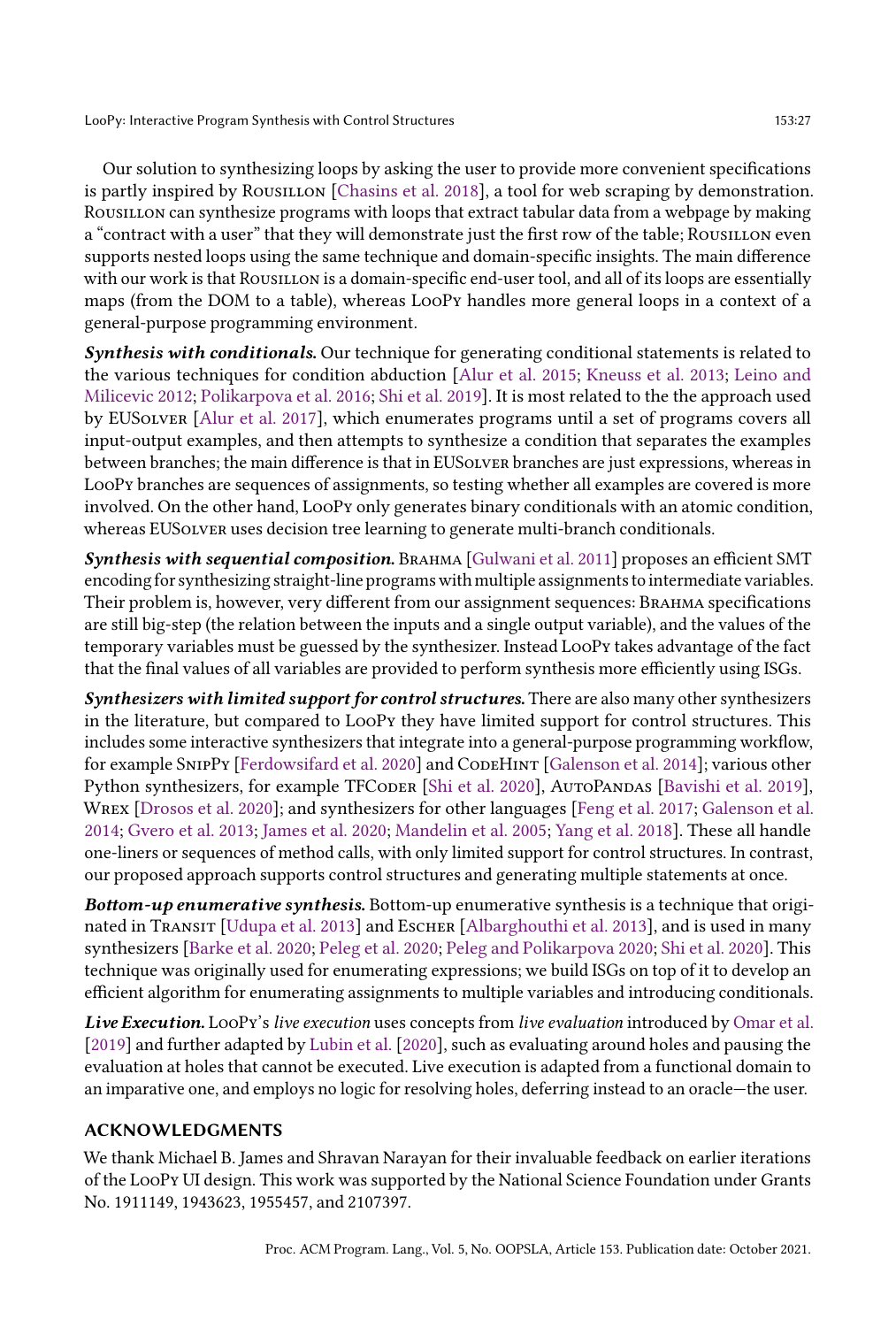#### REFERENCES

- <span id="page-27-6"></span>Aws Albarghouthi, Sumit Gulwani, and Zachary Kincaid. 2013. Recursive program synthesis. In International conference on computer aided verification. Springer, 934-950. [https://doi.org/10.1007/978-3-642-39799-8\\_67](https://doi.org/10.1007/978-3-642-39799-8_67)
- <span id="page-27-10"></span>Rajeev Alur, Pavol Cerný, and Arjun Radhakrishna. 2015. Synthesis Through Unification. In Computer Aided Verification - 27th International Conference, CAV 2015, San Francisco, CA, USA, July 18-24, 2015, Proceedings, Part II. 163-179.
- <span id="page-27-7"></span>Rajeev Alur, Arjun Radhakrishna, and Abhishek Udupa. 2017. Scaling Enumerative Program Synthesis via Divide and Conquer. In Tools and Algorithms for the Construction and Analysis of Systems - 23rd International Conference, TACAS 2017, Held as Part of the European Joint Conferences on Theory and Practice of Software, ETAPS 2017, Uppsala, Sweden, April 22-29, 2017, Proceedings, Part I. 319-336. [https://doi.org/10.1007/978-3-662-54577-5\\_18](https://doi.org/10.1007/978-3-662-54577-5_18)
- <span id="page-27-0"></span>Shraddha Barke, Hila Peleg, and Nadia Polikarpova. 2020. Just-in-Time Learning for Bottom-up Enumerative Synthesis. Proc. ACM Program. Lang. 4, OOPSLA, Article 227 (Nov. 2020), 29 pages. <https://doi.org/10.1145/3428295>
- <span id="page-27-1"></span>Shaon Barman, Rastislav Bodik, Satish Chandra, Emina Torlak, Arka Bhattacharya, and David Culler. 2015. Toward Tool Support for Interactive Synthesis. In 2015 ACM International Symposium on New Ideas, New Paradigms, and Reflections on Programming and Software (Onward!) (Pittsburgh, PA, USA) (Onward! 2015). Association for Computing Machinery, New York, NY, USA, 121-136. <https://doi.org/10.1145/2814228.2814235>
- <span id="page-27-2"></span>Rohan Bavishi, Caroline Lemieux, Roy Fox, Koushik Sen, and Ion Stoica. 2019. AutoPandas: Neural-Backed Generators for Program Synthesis. Proc. ACM Program. Lang. 3, OOPSLA, Article 168 (Oct. 2019), 27 pages. <https://doi.org/10.1145/3360594>
- <span id="page-27-9"></span>Sarah E. Chasins, Maria Mueller, and Rastislav Bodik. 2018. Rousillon: Scraping Distributed Hierarchical Web Data. In Proceedings of the 31st Annual ACM Symposium on User Interface Software and Technology (Berlin, Germany) (UIST '18). Association for Computing Machinery, New York, NY, USA, 963-975. <https://doi.org/10.1145/3242587.3242661>
- <span id="page-27-14"></span>Ian Drosos, Titus Barik, Philip J. Guo, Robert DeLine, and Sumit Gulwani. 2020. Wrex: A Unified Programming-by-Example Interaction for Synthesizing Readable Code for Data Scientists. In Proceedings of the 2020 CHI Conference on Human Factors in Computing Systems (Honolulu, HI, USA) (CHI '20). Association for Computing Machinery, New York, NY, USA, 1-12. <https://doi.org/10.1145/3313831.3376442>
- <span id="page-27-3"></span>Yu Feng, Ruben Martins, Osbert Bastani, and Isil Dillig. 2018. Program Synthesis Using Conflict-Driven Learning. In Proceedings of the 39th ACM SIGPLAN Conference on Programming Language Design and Implementation (Philadelphia, PA, USA) (PLDI 2018). Association for Computing Machinery, New York, NY, USA, 420-435. <https://doi.org/10.1145/3192366.3192382>
- <span id="page-27-15"></span>Yu Feng, Ruben Martins, Yuepeng Wang, Isil Dillig, and Thomas W. Reps. 2017. Component-Based Synthesis for Complex APIs. In Proceedings of the 44th ACM SIGPLAN Symposium on Principles of Programming Languages (Paris, France) (POPL 2017). Association for Computing Machinery, New York, NY, USA, 599-612. <https://doi.org/10.1145/3009837.3009851>
- <span id="page-27-4"></span>Kasra Ferdowsifard,Allen Ordookhanians, Hila Peleg, Sorin Lerner, andNadia Polikarpova. 2020. Small-Step Live Programming by Example. In Proceedings of the 33rd Annual ACM Symposium on User Interface Software and Technology (UIST '20). Association for Computing Machinery, New York, NY, USA, 614-626. <https://doi.org/10.1145/3379337.3415869> eventplace: Virtual Event, USA.
- <span id="page-27-8"></span>John K. Feser, Swarat Chaudhuri, and Isil Dillig. 2015. Synthesizing Data Structure Transformations from Input-Output Examples. SIGPLAN Not. 50, 6 (June 2015), 229-239. <https://doi.org/10.1145/2813885.2737977>
- <span id="page-27-5"></span>Joel Galenson, Philip Reames, Rastislav Bodik, Björn Hartmann, and Koushik Sen. 2014. CodeHint: Dynamic and Interactive Synthesis of Code Snippets. In Proceedings of the 36th International Conference on Software Engineering (Hyderabad, India) (ICSE 2014). Association for Computing Machinery, New York, NY, USA, 653-663. <https://doi.org/10.1145/2568225.2568250>
- <span id="page-27-13"></span>Sumit Gulwani, Susmit Jha, Ashish Tiwari, and Ramarathnam Venkatesan. 2011. Synthesis of Loop-Free Programs. In Proceedings of the 32nd ACM SIGPLAN Conference on Programming Language Design and Implementation (San Jose, California, USA) (PLDI '11). Association for Computing Machinery, New York, NY, USA, 62-73. [https://doi.org/10.1145/](https://doi.org/10.1145/1993498.1993506) [1993498.1993506](https://doi.org/10.1145/1993498.1993506)
- <span id="page-27-16"></span>Tihomir Gvero, Viktor Kuncak, Ivan Kuraj, and Ruzica Piskac. 2013. Complete Completion Using Types and Weights. In Proceedings of the 34th ACM SIGPLAN Conference on Programming Language Design and Implementation (Seattle, Washington, USA) (PLDI '13). Association for Computing Machinery, New York, NY, USA, 27-38. [https://doi.org/10.1145/](https://doi.org/10.1145/2491956.2462192) [2491956.2462192](https://doi.org/10.1145/2491956.2462192)
- <span id="page-27-17"></span>Michael B. James, Zheng Guo, Ziteng Wang, Shivani Doshi, Hila Peleg, Ranjit Jhala, and Nadia Polikarpova. 2020. Digging for Fold: Synthesis-Aided API Discovery for Haskell. Proc. ACM Program. Lang. 4, OOPSLA, Article 205 (Nov. 2020), 27 pages. <https://doi.org/10.1145/3428273>
- <span id="page-27-11"></span>Etienne Kneuss, Ivan Kuraj, Viktor Kuncak, and Philippe Suter. 2013. Synthesis modulo Recursive Functions. In Proceedings of the 2013 ACM SIGPLAN International Conference on Object Oriented Programming Systems Languages & Applications (Indianapolis, Indiana, USA) (OOPSLA '13). Association for Computing Machinery, New York, NY, USA, 407-426. [https:](https://doi.org/10.1145/2509136.2509555) [//doi.org/10.1145/2509136.2509555](https://doi.org/10.1145/2509136.2509555)
- <span id="page-27-12"></span>K. Rustan M. Leino and Aleksandar Milicevic. 2012. Program Extrapolation with Jennisys. In Proceedings of the ACM International Conference on Object Oriented Programming Systems Languages and Applications (Tucson, Arizona, USA) (OOPSLA '12). Association for Computing Machinery, New York, NY, USA, 411-430. [https://doi.org/10.1145/2384616.](https://doi.org/10.1145/2384616.2384646)

[Proc. ACM Program. Lang., Vol. 5, No. OOPSLA, Article 153. Publication date: October 2021.](https://doi.org/10.1145/2384616.2384646)